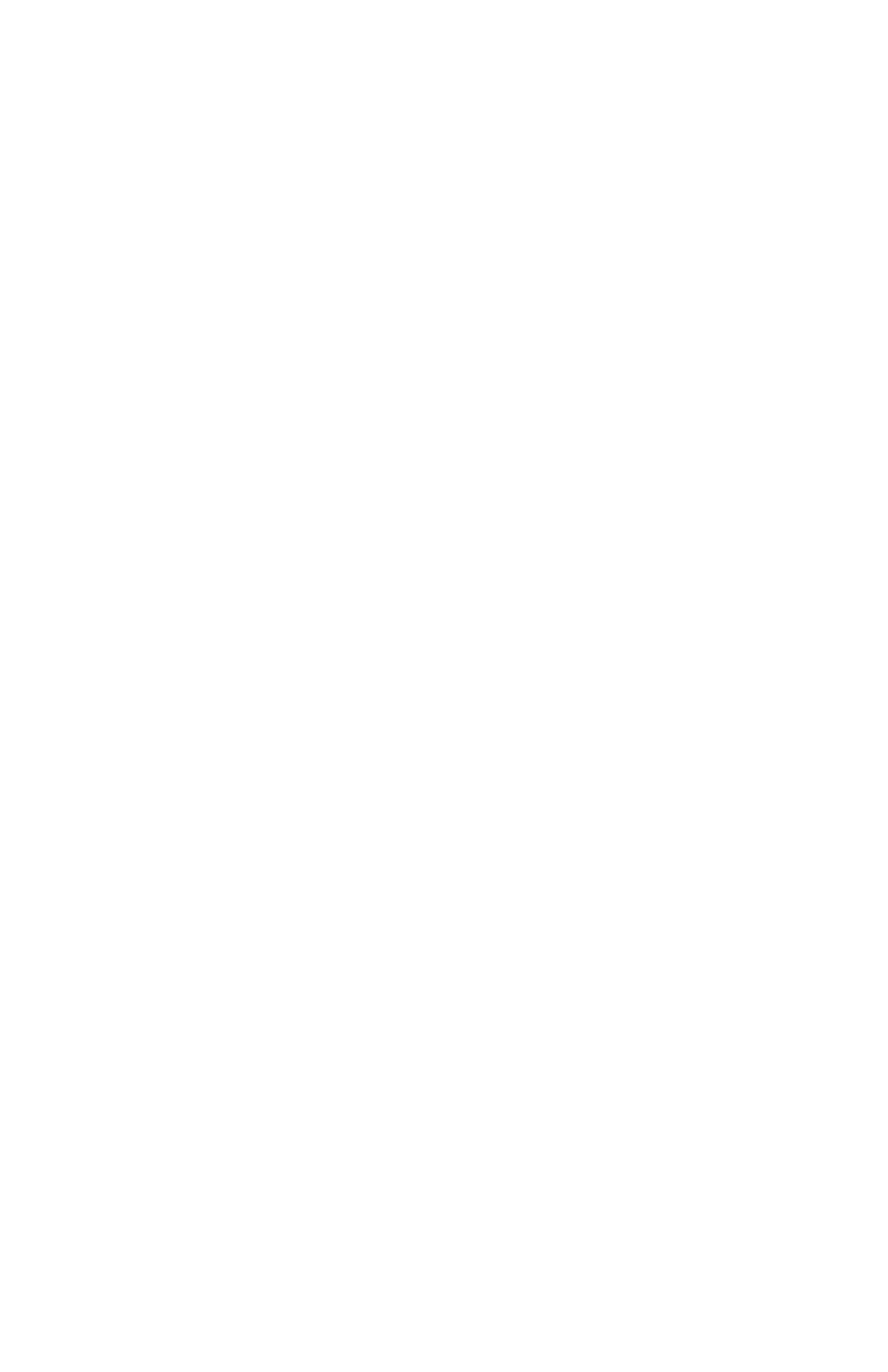What was it that brought a man, one day, to stretch out on the analyst's couch to relate the details of his life? This is in a sense the question Michel Foucault raised in Madness and Civilization. In order to solve this problem, Foucault described an historical sequence of three centuries during which time the division separating madness and normality was plotted. The results of his investigation show psychoanalysis to be situated at the outermost point of the confinement trappings without foregoing its fundamental implications: "Freud did deliver the patient from the existence of the asylum within which his 'liberators' had alienated him; but he did not deliver him from what was essential in this existence ... he created the psychoanalytical situation in which, by an inspired short-circuit, alienation becomes disalienation, but the doctor as alienating figure remains the key to psychoanalysis."

Yes, one could tell his life history on the couch. But in such conditions as this, Foucault wonders, what was to be understood? Foucault's impertinent conclusion directed at psychoanalysis was to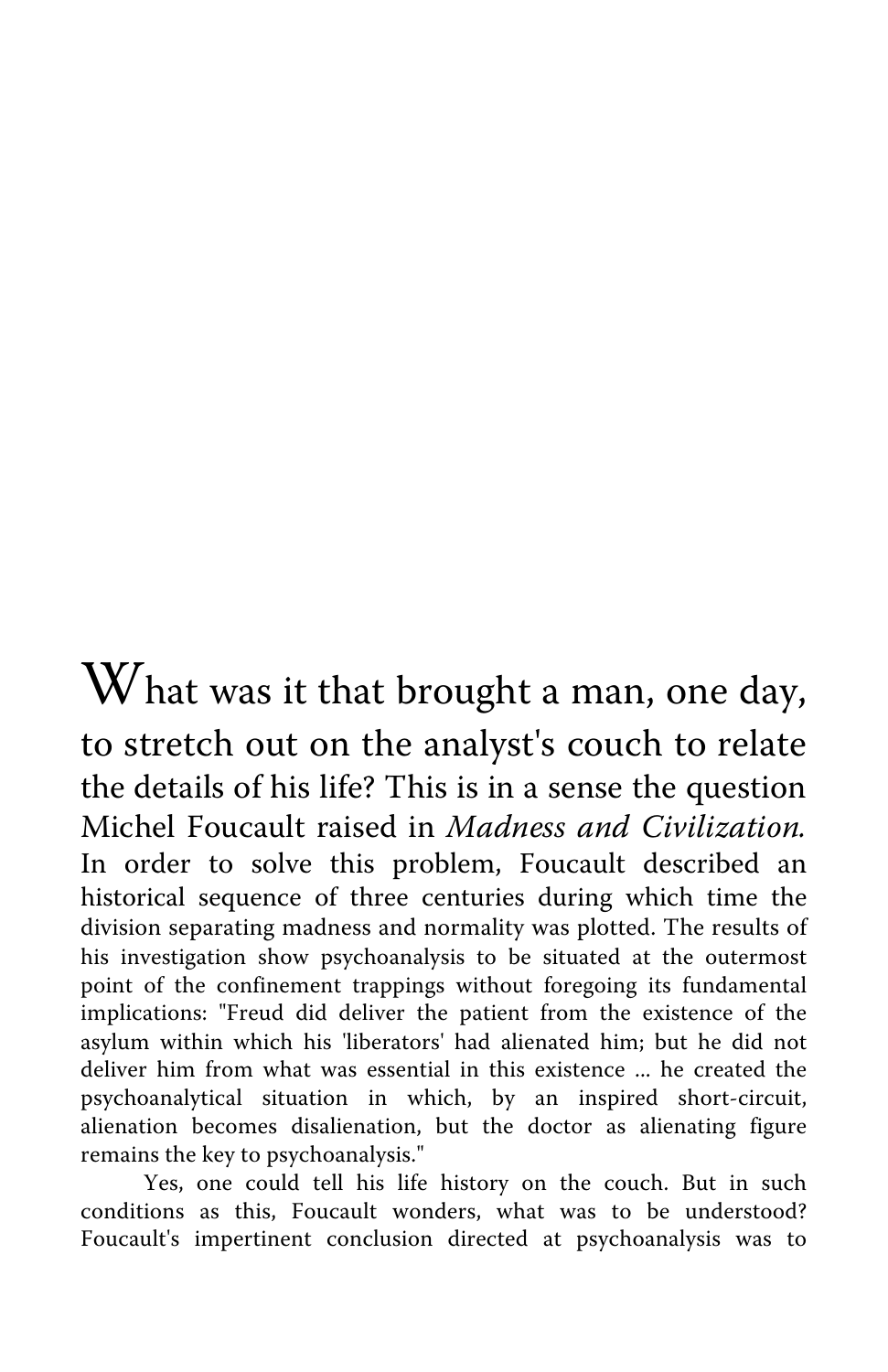please Gilles Deleuze and Felix Guattari to such an extent that they used it as a starting point for their own book and were able to systematically demolish psychoanalysis, construct a new theory of desire and, while they were at it, sketch the evolution of mankind from its origins to the present day. Each of these three aspects has been spoken about differently. The

first aspect has been overly discussed, owing, it would seem, to the book's satirical style aimed at ridiculing psychoanalysis. second aspect, the theory  $at$  it, sketch the evolution of of machinic desire, has been academically treated so as to D&G systematically demolish psychoanalysis, construct a new theory of desire and, while they were mankind from its origins to<br>the present day

ascertain whether it is the negation of any and all poetry, or whether it is nothing but poetry. And the third aspect has been for the most part ignored, which is too bad since here, on the scale of the whole of the human sciences, there is an attempt at subversion on the general order of what Laing and Cooper had carried out solely on the terrain of psychiatry. In Deleuze and Guattari's book, the reversal of psychoanalysis no longer figures as an end in itself, but rather as the primary condition for a shakeup of a completely different scope, whose magnitude is already given in the very form and tone of the book.

### A COMPLEX-FREE DISCOURSE

Some critics have written that this book is difficult. Now, there could not be a more poorly chosen word to designate this outburst of demystification and simplification which traverses in almost constant inflexible fashion the enormous and quite debilitated pile-up constituting the present day intellectual scene.

Anti-Oedipus comes to add to other histories besides the one described by Foucault. For example there is the series of institutional psychotherapy for which the book seeks to be the theoretical expansion. There is also the Freudo-Marxist "tradition" and the anti-Hegelian thrust whose groundwork was laid by Nietzsche. The book is hence the product of a conjunction between different series, a conjunction making for the book's singularity and explaining the kind of welcome it has received: a spectacular success, uneasy, parochial *(poujadistes)* reactions, to put it succinctly. This is due to the fact that, since impossible to situate in a given genre, it shakes the theories of every discipline while the disciples are unable to summon it before the tribunal of their own rules, since the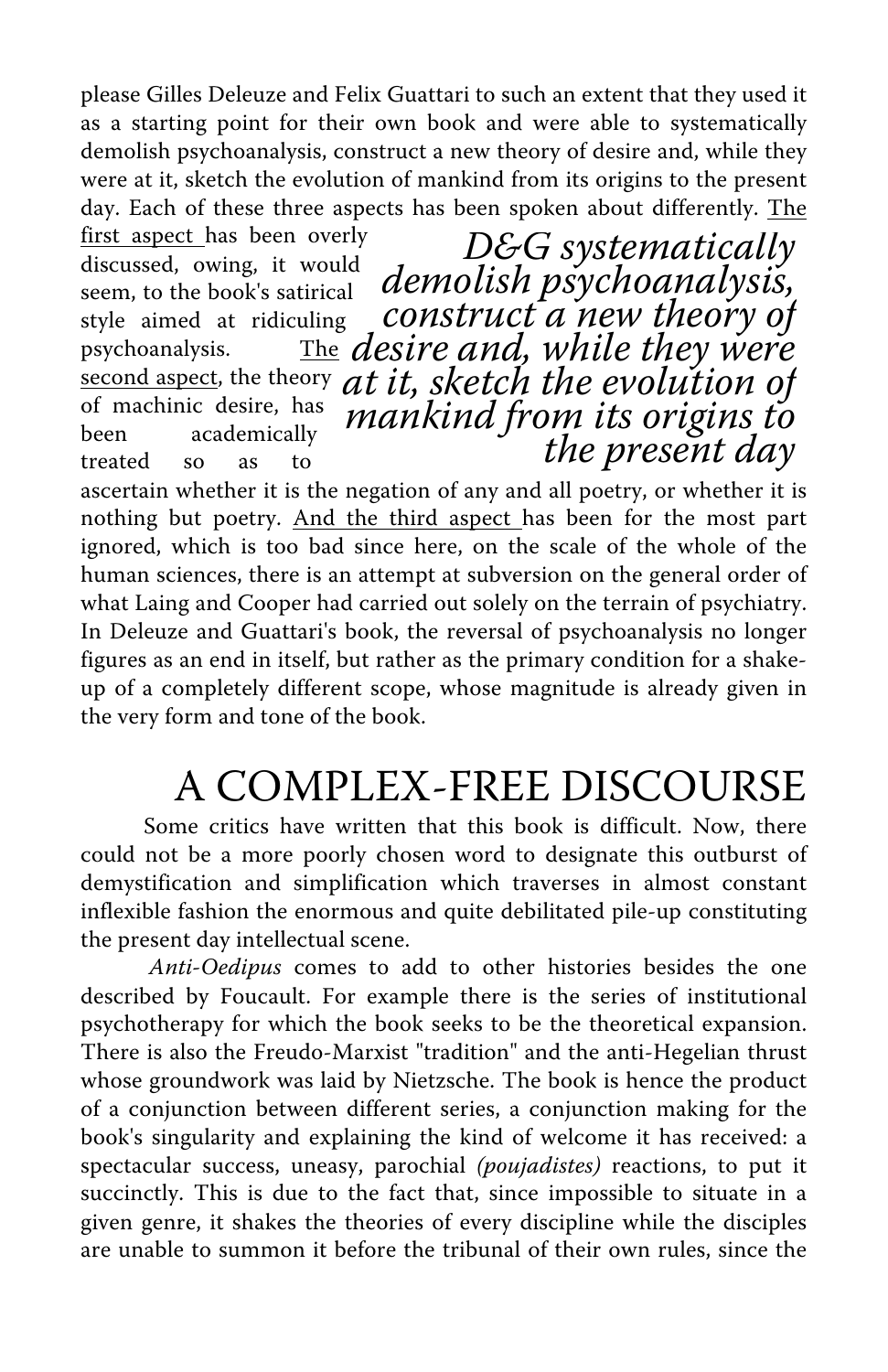book outflanks them on all sides. It is not a matter, strictly speaking, of a philosophy book; if Deleuze and Guattari indeed have a philosophy, it can adhere totally to the proposition that everything is in everything else and vice versa. Nor does the book emerge from a scientific discipline, any more than it invents one. Its principle of existence can be seen above all in an activity comprising a splitting of instituted modes of knowledge and an integral overturning of institutional propositions currently accepted. Prodigious efforts to think differently.

As concerns the form of the book, it will be recognized as disconcerting. This is because we are no longer accustomed to a book whose absence of disciplinary moorings makes the writing style take on the form of speech. Some deplore the absence here of a linear progression, the absence of the accumulative patience normally gratifying the reader. For Deleuze and Guattari can only be read as one would listen to someone speaking: everything is already said from the first words, all is yet to be said. There is no reason for it to come to a halt, save for fatigue. And it is true that we sometimes find them out of breath, panting too hard to digest the erratic blocks of knowledge acting as stones in the stream of the work, tired out by the rehashings of the primary postulates in order, at every tum, to demonstrate their pertinence. What can be said of all this, except that it is the inevitable ransom of adventure? The flattening of the intellectual scene, by means of a multi-angular scholarship allowing itself tile right to an "indispensable incompetence," is no less disconcerting, as Deleuze and Guattari make negligent use of the most learned and respected scholars, enjoying themselves where they can and nimbly scaling the protective embankments that secure the intellectual edifices and guarantee their prominence. It is no longer a question of being "in the right" with respect to a given discipline or noted author, but rather of saying something which stands by itself.

A style gathering speech up into writing, then, rather than a regulated theoretical production,

which stands by itself. given discipline or noted author, but rather of saying something It is no longer a question of being "in the right" with respect to a hich stands by itself ຫຼື ipline or er a question of noted author, but rather of saying somethin the 1 right" with respect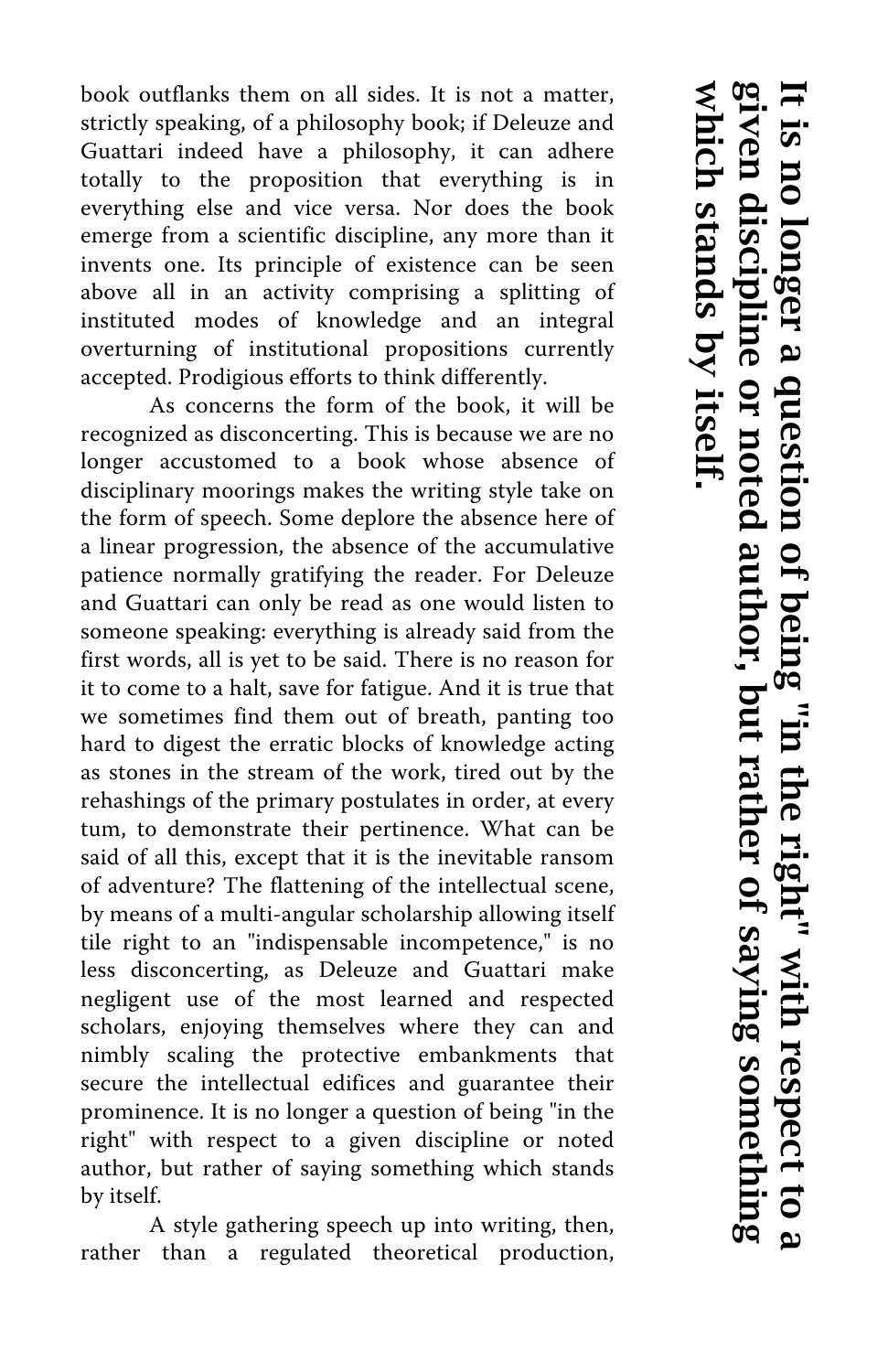discouraging a study of it, as if the desired effect were not so much the contemplation of some body of knowledge as it is the communication of a joyful certitude: the history of humanity is that of a long error that begins with the State and continues with psychoanalysis, via capitalism and the familial system. Another planetary discourse, some will say, but this time at least those "humanistic" fidgetings of nostalgia and prophecy are not present, there is nothing oratorical about Anti-Oedipus, no imprecations, no invocations. In order to read this book, and even more so to like it, we must, it is true, share with the authors a certain boredom with tragedy, suspecting it of being nothing more than an exorcism of life, a way of de-realizing history through the calling up of the origins and the incantation of the outcome, cutting off history's flow by means of the rehashings of myth and the compulsion of phantasy. We must also be tired of those entreaties aimed at giving a meaning to life because one is haunted by death. Finally we must be tired of the positivist attempts to obsessively delimit the "pathological" because one fears madness just as one fears all difference. If we are not tired of these things, we will get angry at only finding in its pages an obscuring of painfully acquired certitudes, settlements for the initiated, and a fashionable terrorism.

#### PSYCHOANALYSIS UPSIDE DOWN

Their enterprise could only be carried out against psychoanalysis, against its sovereign position within the intellectual field, its aptitude for decoding different modes of knowledge while inscribing them in its own wake, all the while constituting the inevitable target for any attempt at seriously shaking up this intellectual field. Now, how could a leftist critique of psychoanalysis be made, when psychoanalysis is justified in its own principles by the relationship of liberation which it maintains with what is driven back or repressed, and when it is powerfully shielded by a technical facade barring access to any and all criticism? The most daring among such projects of critique only scratched the psychoanalytic edifice, fitted it up in slightly different fashion, or annexed it with great reverence and many precautions.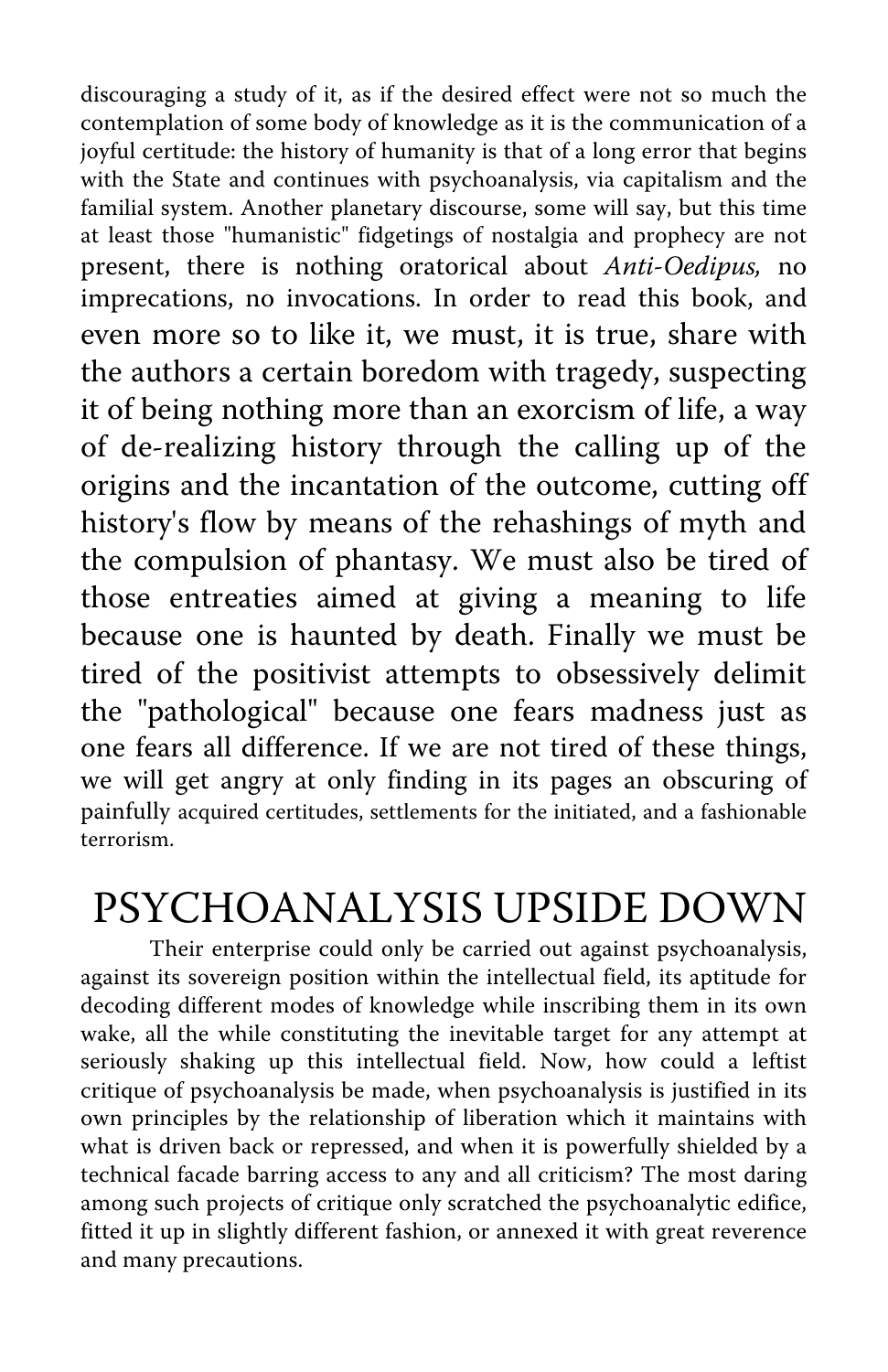This theoretical and political lock-up relies, as we can now see, on two main allegations which have permitted psychoanalysis to drive back criticism up until now. The first assertion: desire is reactionary in its essence, it does not bear on the present, and even less on the future, but

seeks instead a reactivation of the past. From this angle, psychoanalysis passed, if not for revolutionary, at least for honorably progressive since it was coupled with a project of maturation of desire.

• *The first assertion: desire is reactionary in its essence […]* • *The second assumption: desire is a denial of reality since every desire is a desire for images or, what is worse, for images of images.*

The second assumption: desire is a denial of reality since every desire is a desire for images or, what is worse, for images of images. According to this assessment, desire would thus keep us perpetually out of key with respect to the real. Only analysis had competence in this area and was able to make the claim that it could unmask this "impossible real" hidden behind the theater of the Imaginary.

The growing feeling in recent years that things were not running too smoothly in the area of psychoanalysis constantly ran up against the above argument. Deleuze and Guattari move from this to an extremely coherent attitude stating that what cannot be assimilated or reshaped must be overthrown without another word being wasted on it. To the assertion that desire is de-realizing they retort that desire is the real itself, Why, they ask, see anything other than a difference in régime between desiring activity and social, technical, artistic or political activity? Surely there can be a reactionary desire, but desire is in its essence revolutionary – take Fourier for example. This veritable reversion of psychoanalyisis is carried out thanks to three operations:

#### **1. A generalization of the**

**unconscious**. – Once it has been detriangularized, relativized, the unconscious becomes the continuum of existence, its principle, and no longer one impetus among others. The unconscious, an orphan, selfproduced, anarchist and atheist, cyclical, enveloping within its own experience that of death, makes Becoming into something which does not stop and which never stops recurring. It therefore knows nothing of the origin or the end of existence, it expresses nothing and is not even a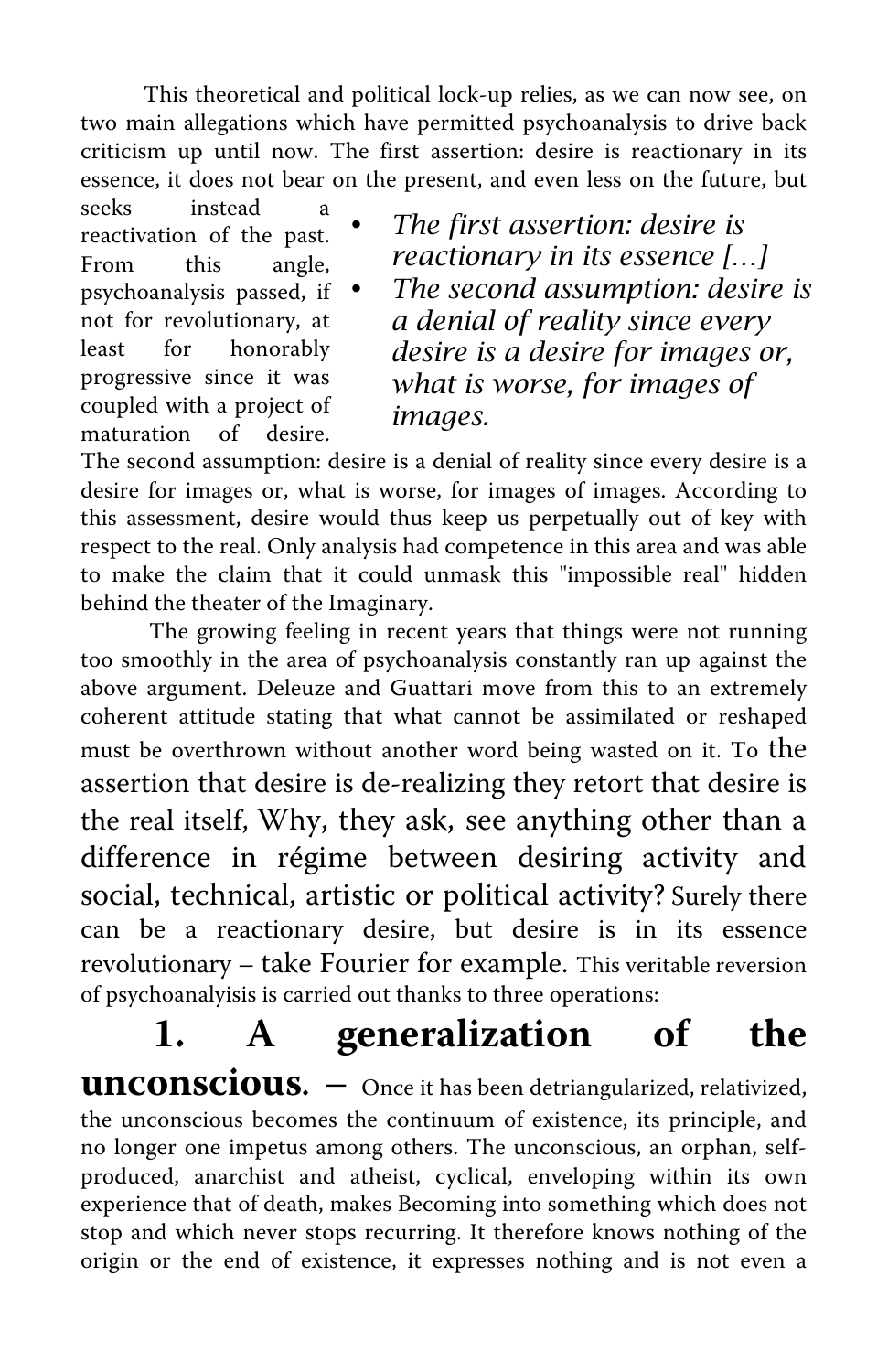language. It is not the secret repository of a meaning to be deciphered, but rather the state of coexistence of man and nature.

**2. A materialization of desire.**– Desire is no longer viewed as a desire for something; it is not a tension exerted toward an object that is lacking and which is always lacking in order for desire, transcendence and beliefs to live; it is not produced by an incompleteness, but is, precisely, a production working by means of an association between machines that produce flows and other machines which break these flows: the sun and the eyes, the air and the mouth, the sexual organ and anything else you want. Desire back on its feet consists of a swarming of connections between energy-machines and organ-machines, and which can incidentally be both at the same time. Process thus implies neither law, hierarchy, nor transgression. The extension of sexuality to all surfaces of contact is obviously not what makes this analysis new-here Freud already pointed the way; what makes it different is the simultaneous desubstantialization and demystification of sexuality, such that desire no longer has a precise substance or a meaning. There is no longer a myth, an archetype or a structure which could be related back to the drives, and vice versa, in a give-and-take guaranteeing sexuality as an underground force and the force of myths. The shattering of this link holding together myth and sexuality liberates desire as a surface activity, and relieves it of the character of canned tragedy vile to the taste-buds.

**3. A functionalization of the processes of attraction and repulsion.** – Death is not the object of desire, but a form of desire, "a part of the desiring-machine, a part which must itself be judged, evaluated in the functioning of the machine and the system of its energetic conversions, and not as an abstract principle." Just as there is life which desires in terms of the body without organs, this state of catatonic immobility of the body which silences organs and repudiates them. The difference between Deleuze and Guattari's analysis here, and psychoanalysis, is that we are no longer captive to a dualistic concept of the instincts, a dilemma approving of civilization at every turn and sanctioning the repressive agencies as alone capable of combatting the death instinct. Instead we have at our disposal the possibility of *understanding the* life-death, attraction-repulsion relationships in terms of a positive conjugation. No longer an antagonistic dualism which would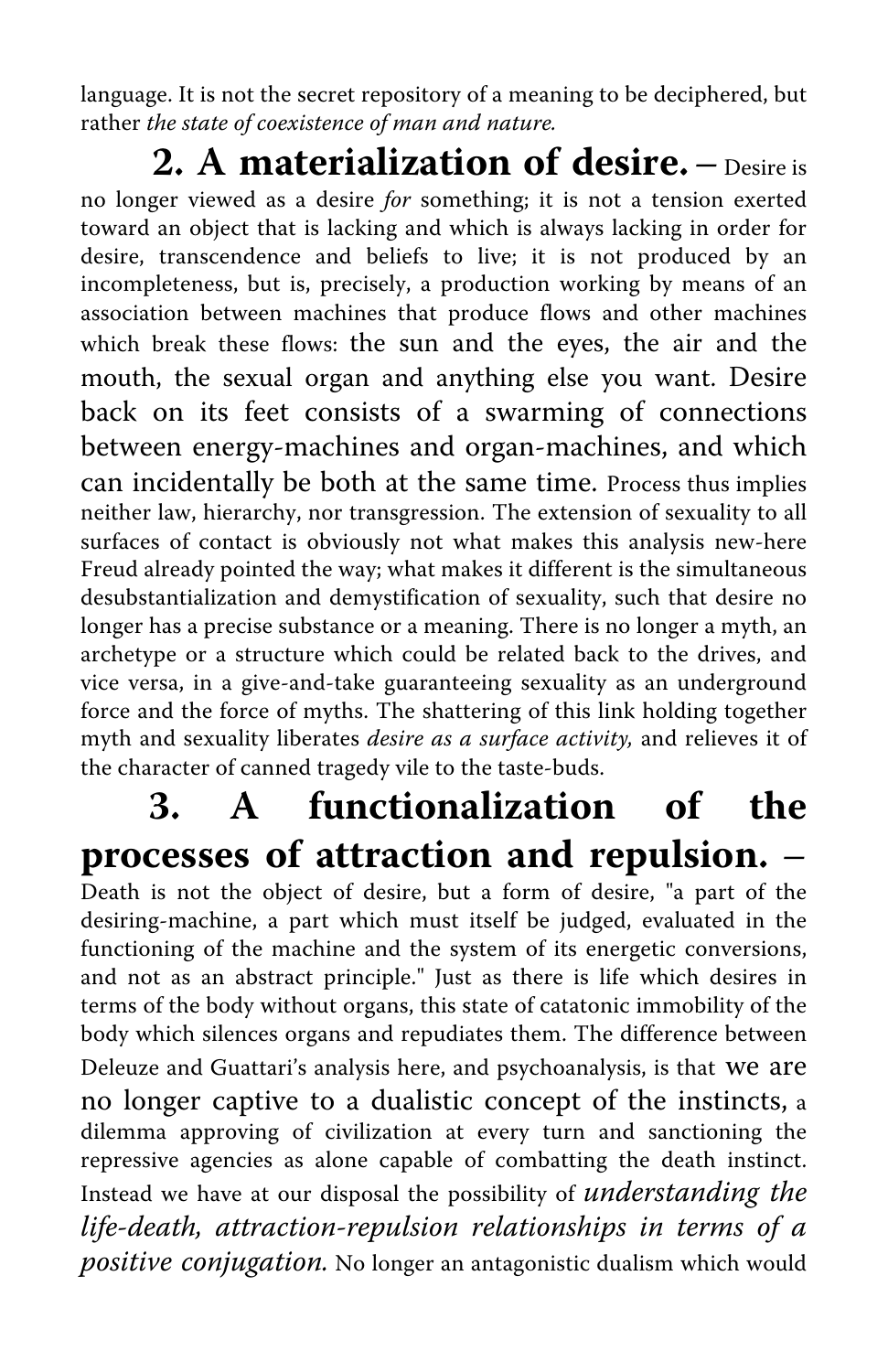be overcome dialectically through a neutralization by the Oedipal filter, but a functional multiplicity where the repulsion of the organs by the body without organs conditions the attraction which is the functioning in and of itself. If repulsion is indispensable this is due to the fact that, without it, a fixed organism is created, a closed entity, finalized, blocking the free labor of the molecular set-up of the desiring-machines which cannot function without some failures and breakdowns, hence without returns to a zero degree, by means of a kind of entropy, in order to be once again reactivated: a cycle during which the model of death (the body without organs-the death that comes from within) is converted into the experience of death (the death which comes from without).

In this ontogenetic perspective, the body without organs figures as the third term in the productive series: 1) flow; 2) cut; 3) stoppage. It is in relation to this third movement, that of antiproduction, that the possible variations of desire arc defined. The paranoiac state corresponds to a situation wherein the desiring-machines persecute the body without organs: the repudiation of desire. The schizophrenic state stands at the other pole of the process and is an enchantment of the body without organs which miraculously takes on all of the productive forces and the organs of production.

These differentiations cannot be fully understood except within the phylogenetic perspective that aligns the different stages of history. At this level, generic production functions according to the same plan, with anti-production being represented successively by the Earth, the Despot, and Capital. There is, however, a major difference between the body without organs and the general forms of antiproduction; the body without organs is the internal result of desiring-production over which it exercises functional primary repression, whereas the general forms of anti-production are desiring-production's extrinsic condition and exercise an arbitrary social repression over it.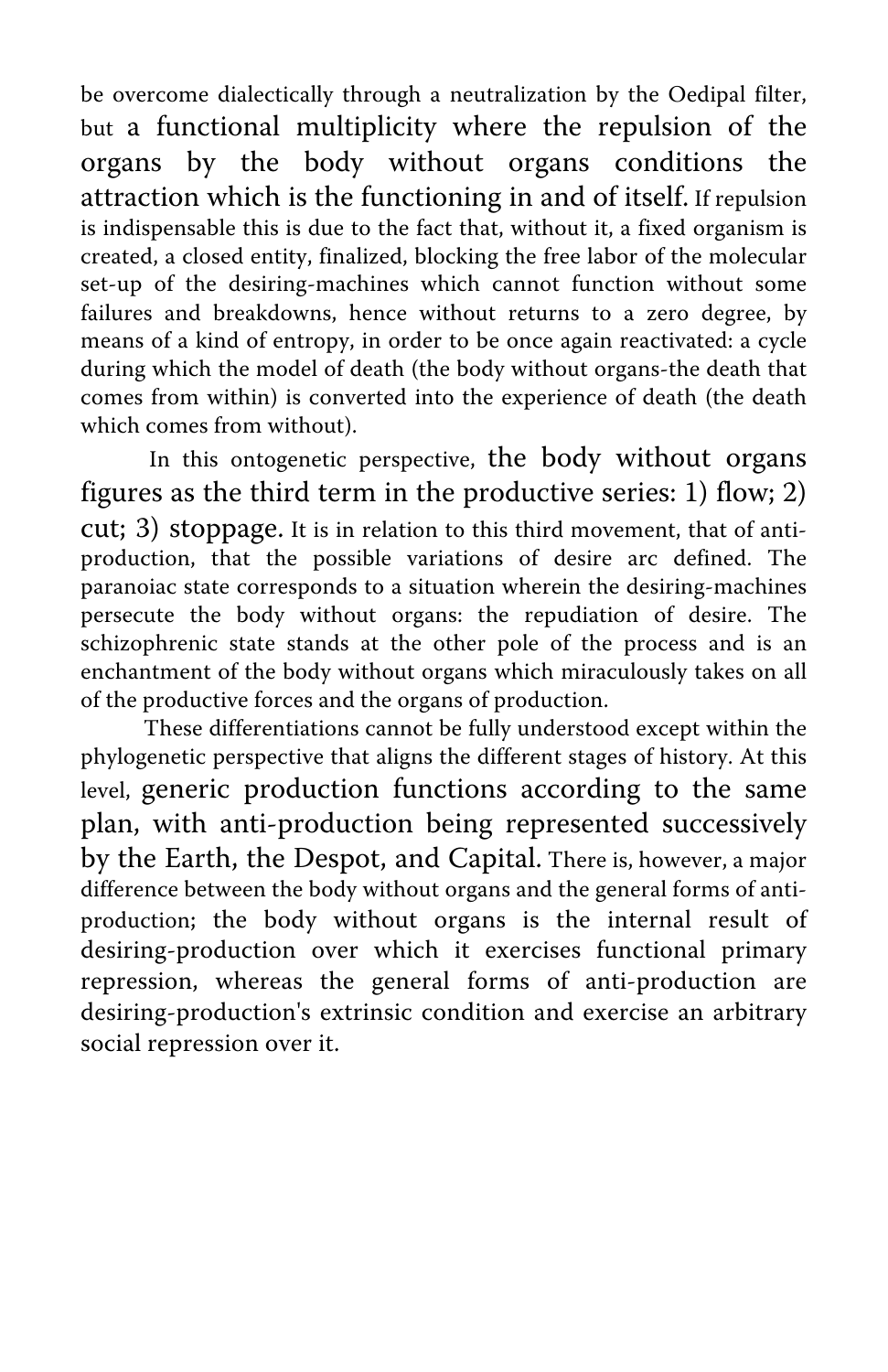The evolution of history attests then to an ever greater liberation of flows (a schizophrenization), a tendency which the agencies of anti-production provoke while at the same time trying to contain these flows, map them back onto themselves, and join them all (paranoia). The historical process therefore tends to do one of two things: make the earth an equivalent of the body-without organs; or 'solidify the whole of desiring-production into a mass and rigidify it into meta-organisms, pseudoworlds, the hidden face of the earth.

Do all of these new operations, these new "pieces of evidence" put forth in the book, open a final refutation of psychoanalysis? Or is it merely a question of a contribution, certainly a bit too vigorous, but nonetheless assimilable by psychoanalysis? In order to decide on this, we must look at how psychoanalysis, before arriving at the point it presently occupies, had to undergo the consecutive modifications brought about following two decisive confrontations: a confrontation with the reality of the psychiatric hospital on the one hand, and with Nietzschian thought on the other.

The first confrontation was led under the name of institutional psychotherapy. Analytic practice met up with what it had always been able to avoid in its "liberal" practice: the treatment of the psychoses which it hypocritically left up to psychiatrists. The unwillingness of psychotics to enter into analysis, the impossibility of making the psychotic delirium enter into the Freudian frameworks of interpretation, were both experienced by Guattari from 1956 on, beginning with his first hospital psychotherapy. From the published account of this we can witness a curious

*book, open a final refutation of psychoanalysis? Or is it merely a question of a*  ot a *Do all of these new operations, these new "pieces of evidence" put forth in the*  Do all of these new operations, these new "pieces of evidence" put forth in the book, open a final refutation of psychoanalysis? Or is it merely a question *too vigorous, but nonetheless assimilable by*  contribution, certainly a bit too vigorous, but nonetheless assimilable by *contribution, certainly a bit psychoanalysis?*psychoanalysis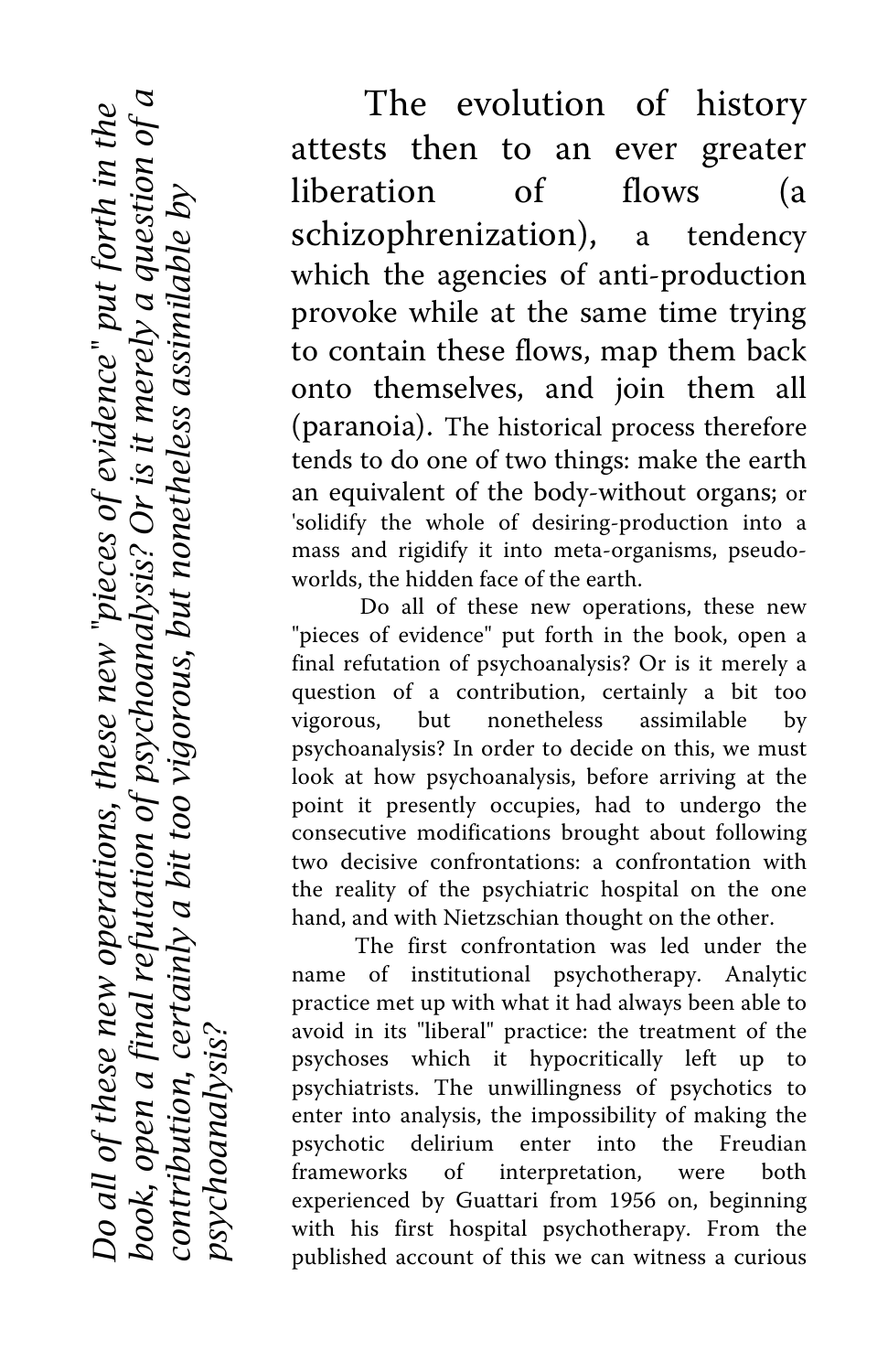wavering between the not too discreet pleas made to his patient so that the latter would recite "daddy, mommy, my sickness and me" and a growing attention to a discourse inclined to speak of something else altogether; of Kafka, of the Jews, or of an integral immobility. We can also see that the injection of a psychoanalytic discourse, the Lacanian version, into a custodial institution provoked a kind of collectivization of the analytic concepts: transferences became institutional and phantasies collective. This consideration of desire on a collective level fulfilled a political function in the sixties: for those sickened by Stalinism in all its forms, La Borde became a refuge, the place for a critique of militant practice and social theory; Lacan was still spouted out, but it was already a matter of something entirely different.

The second confrontation, with Nietzschian thought, was the encounter between Deleuze and Guattari. This encounter led to a mutual call for an integral, amoral theory of history and a theory of desire freed from all moorings in the sphere of the pathological, the establishment of a correspondence between an evaluation of behavior and actions with no other criteria than their own force and a perception of desire calling only for desire's self-sufficiency. This encounter was the occasion for a clarification of everything that had just resurfaced within the framework of institutional psychotherapy: the teachings pertaining to a machinic functioning of desire, and to a cathexis by desire of the entire social field, are drawn from the psychotic, all of this witnessed in his delirium; from group practice the idea is extracted that the creative constructs, the real singularities are the desiring micro-multiplicities, subject-groups, and not persons or institutions. Political analysis comes to coincide completely with the analysis of the cathexes of desire. What was an external critique of political theory and practice becomes an integral part of this new analysis, since the distinction can no longer be made between a social logic (meta-individual) and a logic of desire (intra-individual), between a reality principle and a pleasure principle.

On the whole, then, schizoanalysis is a theory constructed on the basis of everything that psychoanalysis hid from view or neglected: psychosis and the social cathexes of desire; not in the least in order to violently force them into the analytic edifice, but rather so as to explode this edifice and open the analysis of desire to the social field.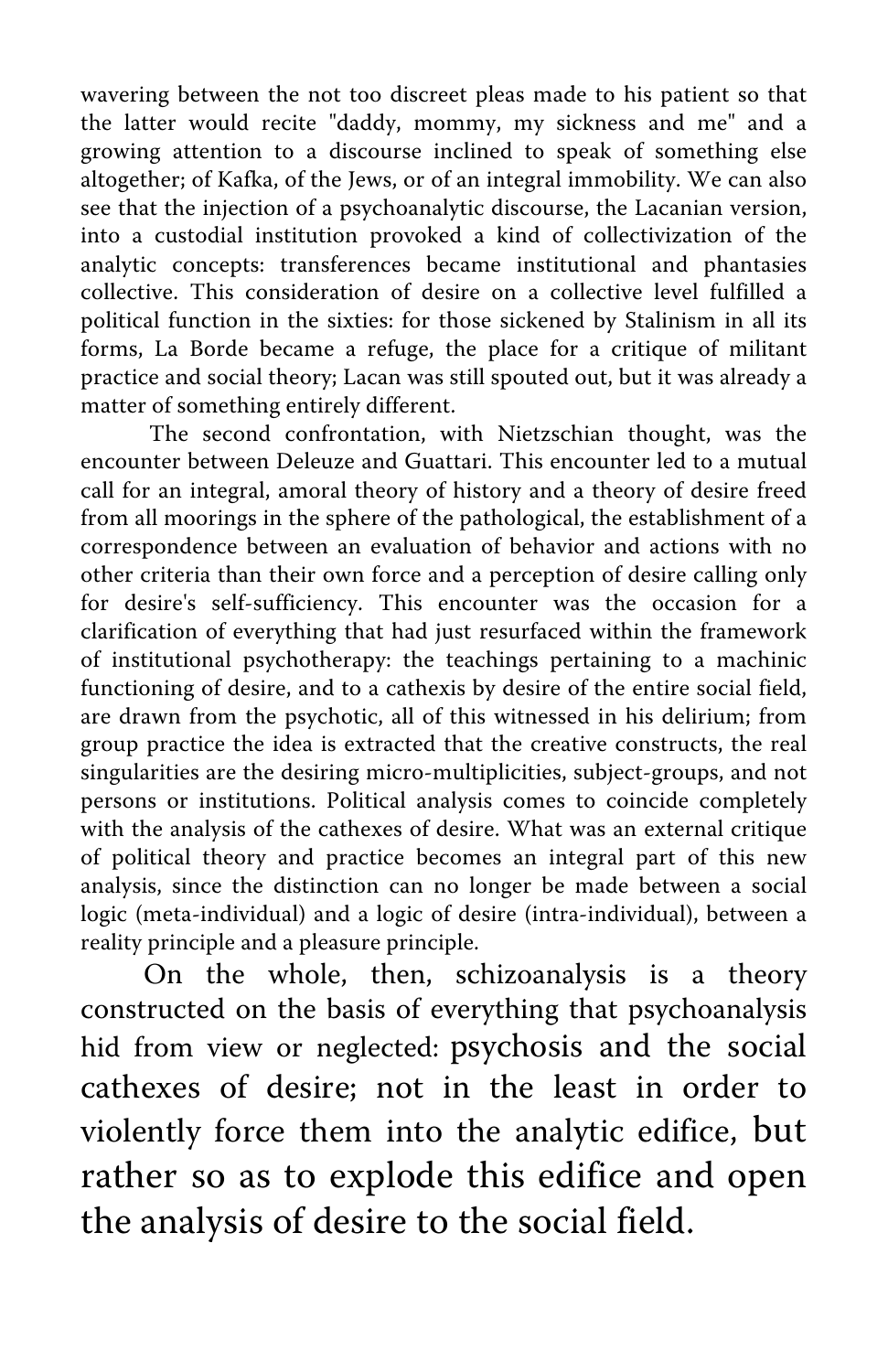## THE END OF FREUDO-MARXISM

But, one might quickly ask, isn't this effacement of the rigid distinction between the reality principle and the pleasure principle already an old dream, the dream behind all the attempts at synthesis of Marx and Freud? And besides, doesn't this liquidation of the barrier between the theory of the unconscious and social theory lead us to the same sort of aberrations we reproached psychoanalysis for above: an imperialism of the theory of the unconscious which subjugates all the other dimensions? Why, in the last analysis, prefer Deleuze and Guattari's anthropology to the anthropologies sought in close allegiance with Lacanian orthodoxy?

An attempt at specifying the position of *Anti-Oedipus* in relation to all of these questions is all the more necessary in that its appearance is more or less contemporary with two equally important books which take appreciably different positions on these questions. The first book, published right before Anti-Oedipus, entitled La critique de l'economie politique du signe by Jean Baudrillard, is a critique of Marx's critique. This book's political point of view is no less radical than Deleuze and Guattari's, but it is based on a theory of the unconscious very close to that of Lacan. The second book, Le psychanalysme, by Robert Castel, appeared several months later. It is a total denunciation of all of the illusions held by psychoanalysis with regard to its political scope, both in the practice of its agents as well as in the attempts at reaching a synthesis with social theories.

"It seems to us that one has yet to analyze the role and the effects of this **CONTACTUAL** model *which* psychoanalysis has come to follow ... (the psychoanalytic contract as a particular case of the medico-liberal contractual relationship)," writes Deleuze in his preface to Guattari's Psychanalyse et transversalite. It can now be said that this has been done in Castel's book. The analytical contract provides the means for "placing the political and social determinations aside from the very moment and at the very level of the foundation of the analysis, its development (the dual relation), its materials (the formations of the unconscious), and its concepts (the categories of the analytic discourse)." The contract is thus an arbitrary convention for gaining a certain access to the unconscious which is completely caught in a bias with respect to reality; a bias having to do with procedures of neutralization of what, in real life, is never neutral. By means of this preliminary neutralization, psychoanalysis in fact becomes *neutralizing*, it neutralizes what it expels through the use of the contract but subtly continues in its own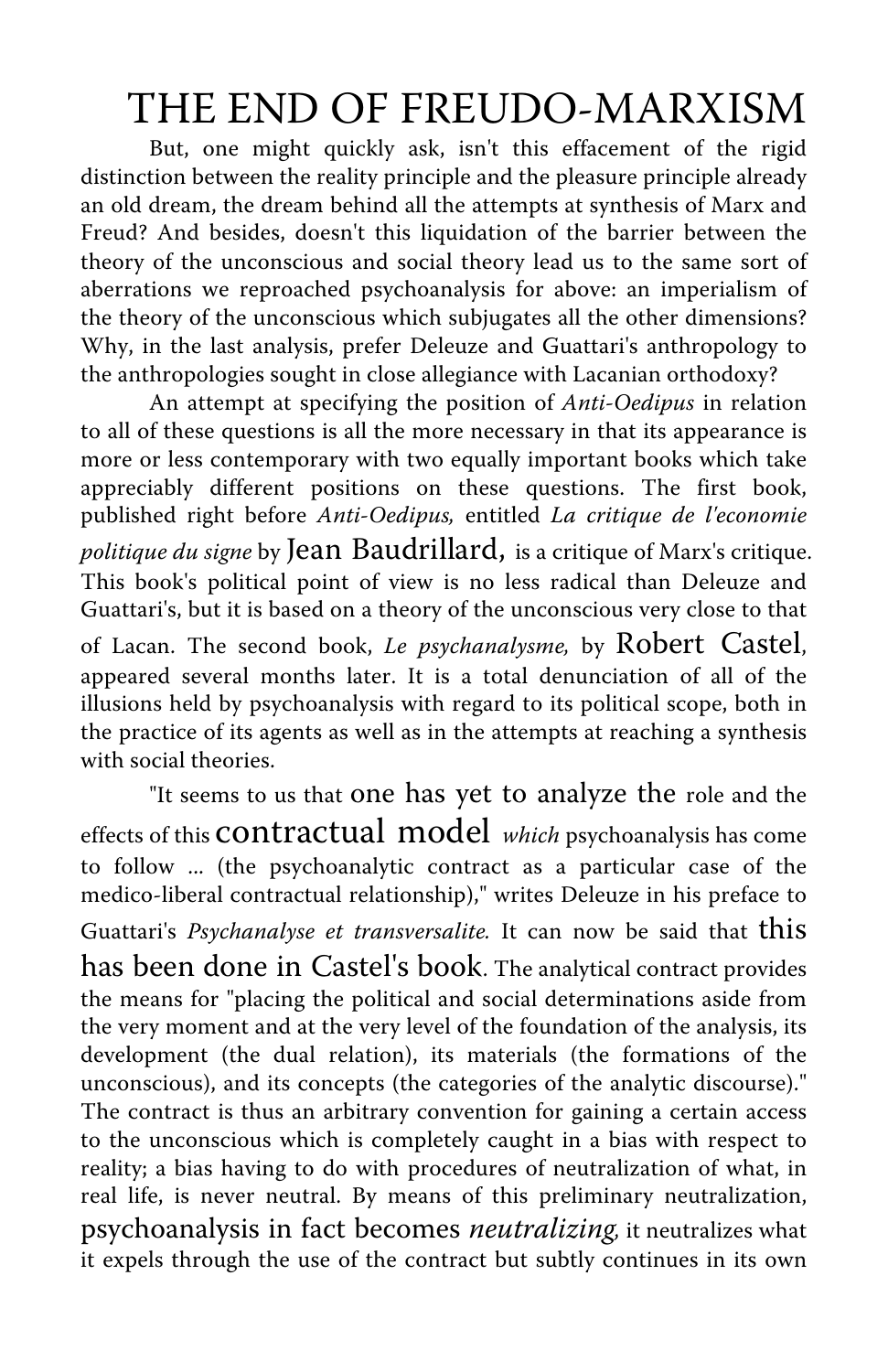practice: the role of money, the structures of inequality, the reference to the family, the leading role attributed to masculine symbols, etc.... From this there results the impossibility of accrediting psychoanalysis with any subversive content whatever since this structuration of its practice and its theory on the contrary provides the key to a normalizing imperialism which is manifest in the new capacities of intervention which it grants to the "mental" medicine apparatus. The natural movement of psychoanalysis in its formal and exterior critique of psychiatry has above all led psychoanalysis to be extended beyond the hospital, with the cooperation of the hospital, to be metamorphozed and multiplied rather than really changed (unlike the strategy adopted by people like Guattari who, as we have seen, led a practical critique of psychoanalysis by introducing it by force into the hospital; but here we have left Castel's line of argument, for he does not think too highly of institutional psychotherapy).

It is within this direction of an accrued medicalization of the social problems by means of psychoanalysis itself, that the whole of the Freudo-Marxist attempts at analysis appear to Castel as the means for finding a medical explanation and solution for revolutionary failures. Even if these attempts condemn loudly and strongly the practical extension of bourgeois or revisionist psychoanalysis, they participate in the same process which consists in seeking to "cure life" while believing to "change" it...

Castel's description now enables us to look in depth at fifty years of liaison between Marxism and psychoanalysis, and to thereby explain its breaking point where Baudrillard as well as Deleuze and Guattari are situated. This liaison begins with the Marxists and the Freudians at loggerheads with one another. The Soviets have Pavlov, the Americans will have Freud; Stalin, by the way, prefers, adores stimuli. The only Communist who was also a psychoanalyst, Wilhelm Reich, was incapable of being both until 1932 (with respect to the C. P.) and 1934 (with respect to psychoanalysis, a point, nonetheless). It was the sociodemocrats, the Germans of the Frankfurt School whence Marcuse stems, who had the task of leading the confrontation between Marx and Freud. What Reich and Marcuse did was to make a certain number of adjustments of Marxism and of psychoanalysis, postulating their fundamental compatibility. An ingenious bit of handiwork, but carried out blindly; a kind of intellectual forcing of the issue which neglected what was to become the main question: the heterogeneity of the conditions of production for Marxist theory and for Freudian theory. With Althusser and Lacan handiwork and amalgams are finished. They instituted the pure,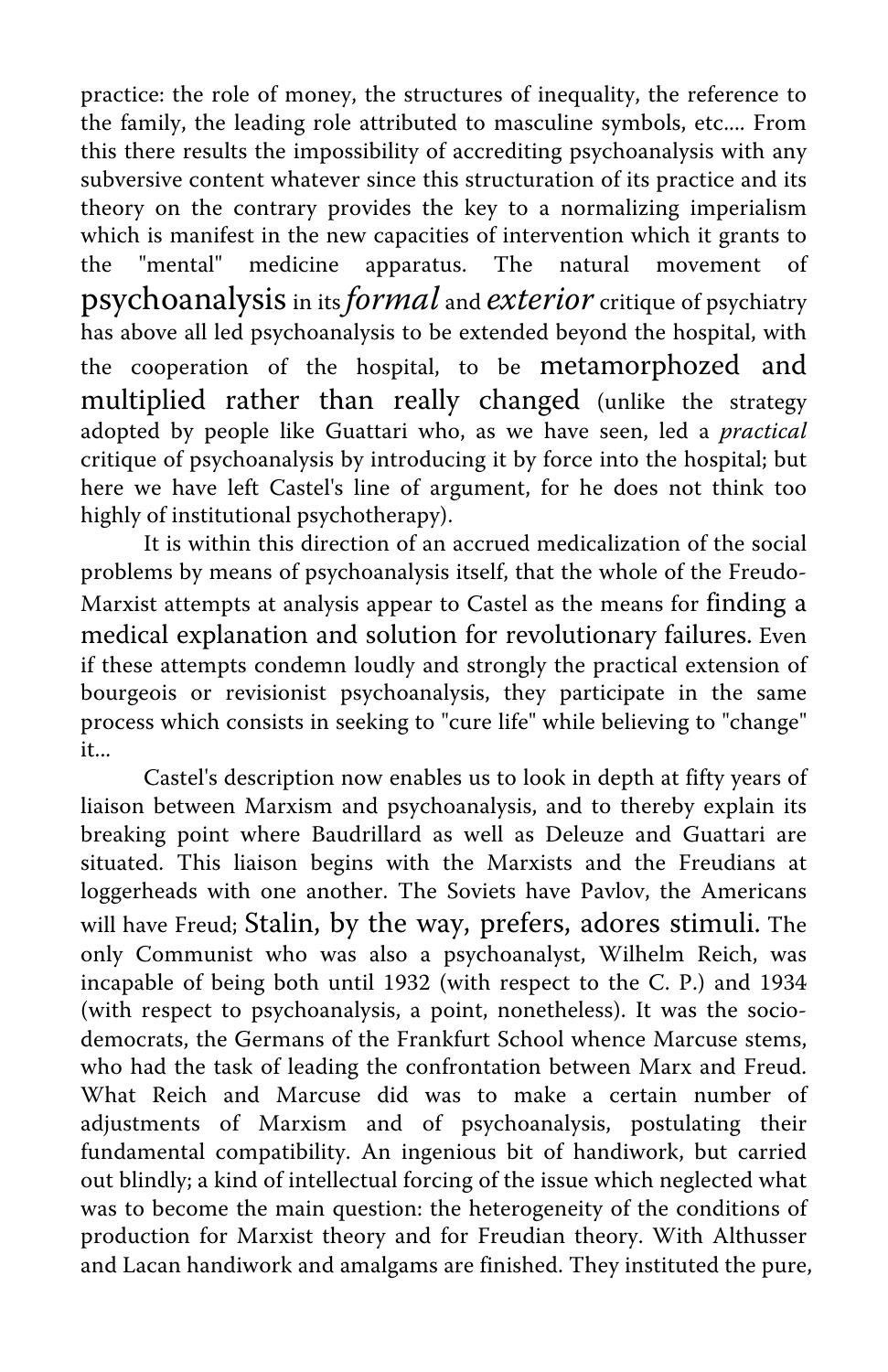rigid rule of epistemology, i.e., the reign of truisms and tautologies: Marxism is Marx; Freudianism is Freud; science is science. It was nevertheless not deemed impossible to join the two orders of knowledge if one proceeded with all due respect. Certain critics have devoted many pages of rare intelligence and total futility in order to show that the Freudian sub-continent could, while maintaining its dignity, take its place within the large Marxist -Leninist continent.

During the first period of this confrontation, the efforts bore in a sense on finished products, on a reality cut up, filtered through and treated by different cognitive methods. In the second period, a

relationship was established due to the simple similarity of methods based on the same practice of suspicion. The first was fertile but, might we add, artificial; the second engaged in no denaturizing procedures, but at the price of sterility. This perhaps enables us to

*D&G's enterprise is a hyper-Marxism whereas Baudrillard's could be termed hyper-Freudian*

understand how it was that one could no longer advance in this direction except by practicing an underhanded or straightforward abolition of one term or the other in the problematic. What could not be established by means of a mutual dismantling of the respective domains, and even less so by a methodological closeness, was now sought in the simplest way possible: by settling accounts either with psychoanalysis or with Marxism. We will say then that Deleuze and Guattari's enterprise is a hyper-Marxism whereas Baudrillard's could be termed hyper-Freudian. This can be established by considering the place occupied by production in Deleuze and Guattari, and by exchange in Baudrillard.

Since desire for Deleuze and Guattari is production, every production can be confronted with desiringproduction; a connection which the psychiatric and psychoanalytic apparatus is bent on proscribing by referring desire not to production but to the Law, by relating not to the social and political space but to the petty enclave of the family. In Deleuze and Guattari, desire then takes its place in the Marxist constellation of the productive forces. It is only repressed and regulated by that which regulates all production.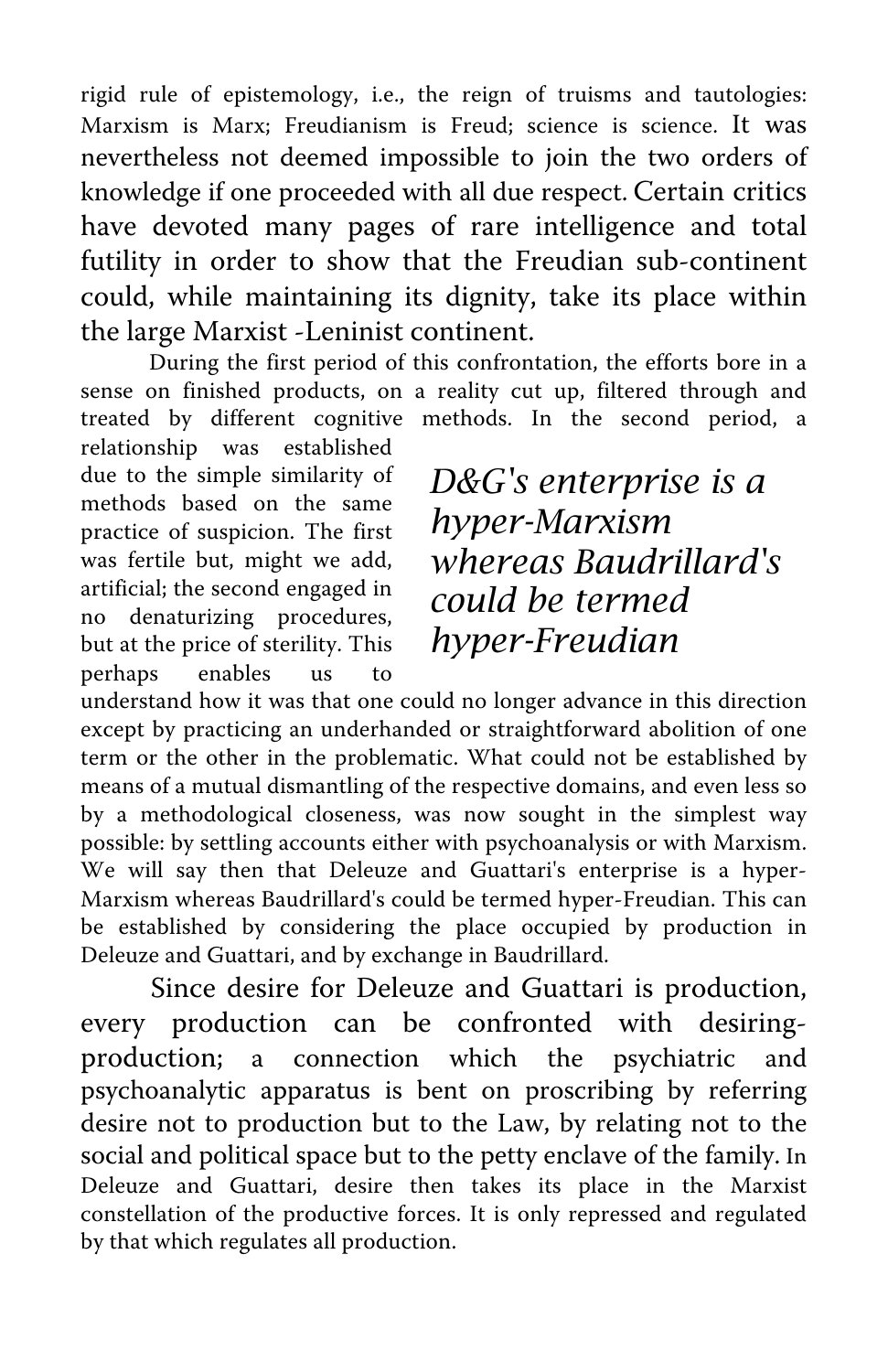For Baudrillard the concept of exchange is the focal point starting from which he effects an absolute deconstruction of Marxism and comes to anchor his theory in Freudianism, the Lacanian version. First then, this implies a critique of Marxism starting from a refusal of the distinction between use-value and exchange-value. Use-value relies on an idealist anthropology giving credit to the idea of a nature, natural needs, the idea of a utility which escapes historical determinism. Now, needs are regulated by a code, by a system whose logic is as abstract as that which regulates the equivalence of exchange-value. The same abstraction, hence the same fetishism of commodities in the framework of use-value as in the framework of exchange-value.

The second stage of Baudrillard's critique: to this supremacy of the logic of equivalence corresponds the logic of the signifier, with the signified being the needs, the use-value. A hierarchized bi-polarity where absolute preeminence is attributed to exchange-value and to the signifier. And since the stroke separating the signifier and the signified is the stroke of castration, and since the unconscious is structured like a language, one arrives at the foregone conclusions arrived at already by Lacan. Baudrillard represents for us the paradoxical man who carries out one of the best critiques of Marx, while weeding out all of the naturalist naivetés, but who cannot see a half-naked woman without thinking that the limit where clothing meets naked flesh figures as the cut-off point of castration.

For Baudrillard the modem unconscious, perfused by equivalence, is the plaything of systems, the slave of signs. Capitalism is the progressive dismantling of the unconscious domains which leads to substituting for the

*Baudrillard represents for us the paradoxical man who carries out one of the best figures as the cut-off point of castration.critiques of Marx, while weeding out all of the naturalist naivetés, but who cannot see a*  igures as the cut-off point of castration tiques of Marx, while weeding out all of the naturalist naivetes, but who cannot see a *f-naked woman without thinking that the limit where clothing meets naked flesh -naked woman without thinking that the limit where clothing meets naked flesh*  represents for us the paradoxical man who carries out one of the best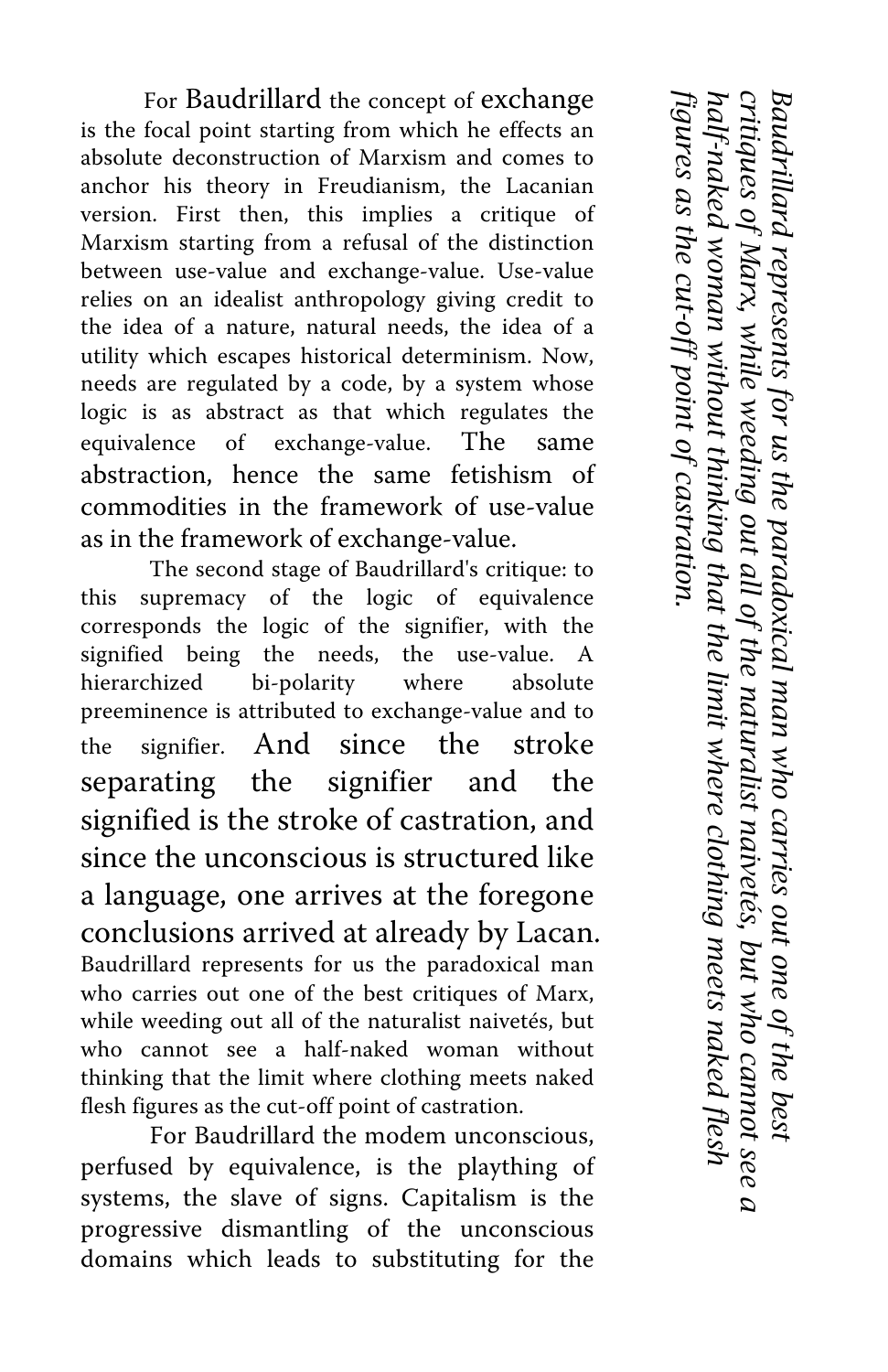veritable logic of desire and for its radical ambivalence, the principle of equivalence by means of which there are no longer more than pseudo-exchanges, the manipulation of signs of enjoyment in the place of enjoyment itself. One no longer exchanges anything more than simulacra, one no longer enjoys, one consumes signs.

This analysis has all the essentials to lure us with, except that it ends by separating desire from all social economy. Hence it institutes a closed system to which death can only come from outside. One spends one's time verifying the law of equivalence, de mystifying all its progressions and waiting for desire to want to make its eruption. Graver still, one might wonder: how is this system maintained? Since the product of a dismantling process, it implies the necessary elements to maintain its artificiality, ramparts able to contain within their limits the ambivalence of desire. Hence the reason for cops, teachers, armies we are told. But how does it work? How is it efficient? Merely by its force? To the exteriority of desire corresponds the exteriority of repression. Therefore there is, on the one side, an exchangist system whose inscription in the unconscious entails a capacity for generalized recuperation of any and all excesses and then, nevertheless, but quite foreign to this logic, a capacity for repression.

The difficulty is clear: Baudrillard says: 1) there is only exchange; 2) an objective repression is nevertheless necessary; 3) this repression is in no way based on the driving elements of the psyche, it is the barbed wire cutting off a closed area.

The force of Deleuze and Guattari's book lies precisely in seeking the processes which link repression to self-repression. The absence of any distinction in nature between social production and desiring-production allows them to inscribe the logic of desire at the heart of the capitalist system, to see therein a force whose development is simultaneous with the development of the whole of the productions, a force overlapping these productions and menacing the social relationships in which this generic production is contained. We can follow the reasoning: everything takes place as if Deleuze and Guattari had said to themselves: Marxism is fine, its way of putting matter there where one had seen the spirit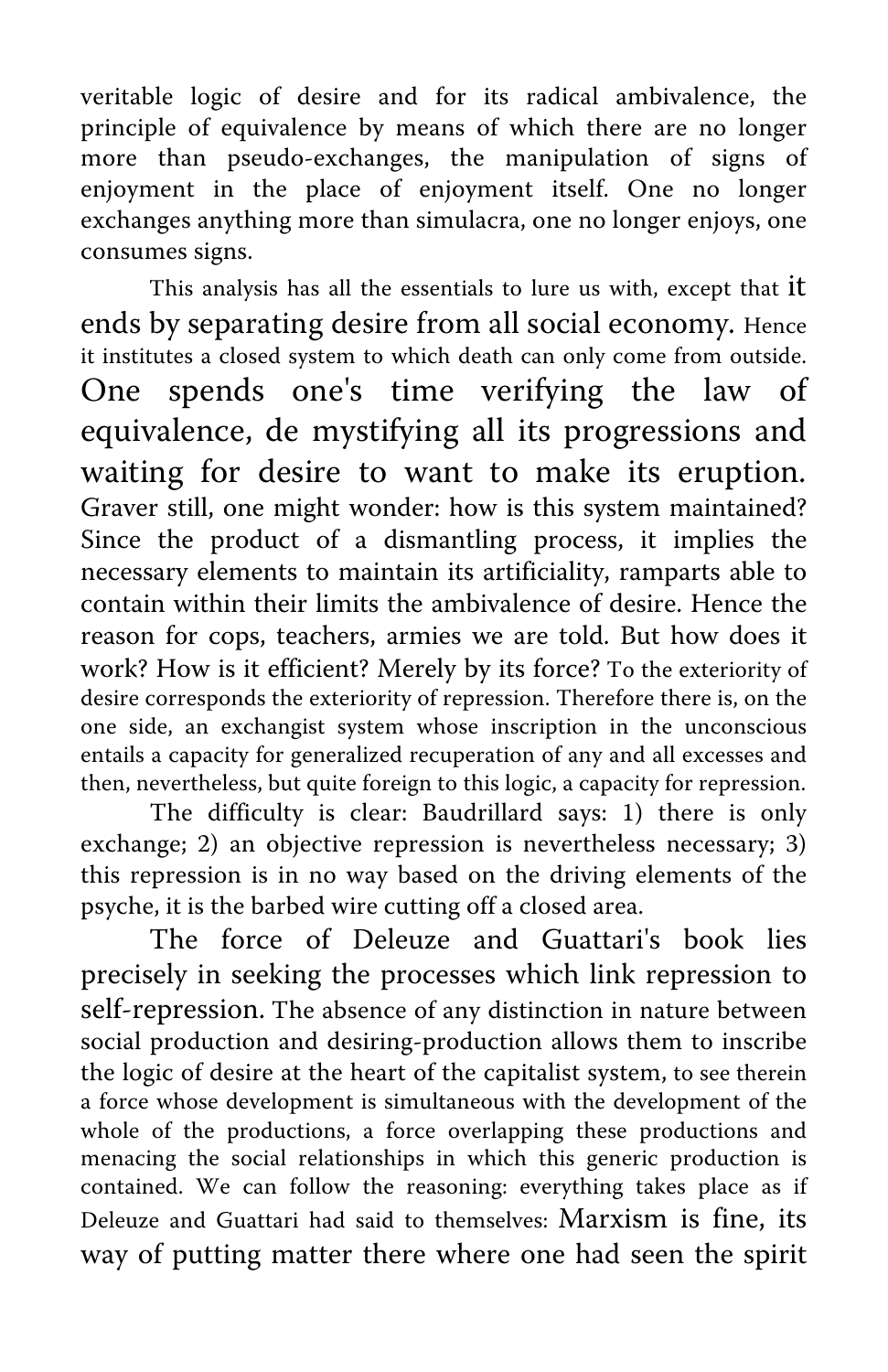or some strange substance. But why in hell did Marx stop when he was on such a good path? Desire merited the same treatment as the other phenomena. With this omission having been made, it is not at all surprising if the Marxist method only permits understanding things half way, with ups and downs and even more annoying turns of the crank. Let's be more Marxist than Marx. Let's go all the way. We will also do a materialist analysis of desire, hence lodging it well within the foundations of the social system. And if Marxism falls apart as a result of this, it deserved it.

Capitalism's weakness, for Deleuze and Guattari, is therefore to be found in what it *implies*, i.e., an inevitable development of desiringproduction, and it is therefore not to be found in what it excludes, i.e., the primitive symbolic exchange, as Baudrillard would have it. Change for Deleuze and Guattari derives from the very logic of the development, whereas for Baudrillard it is subordinated in a sense to the return of the repressed. Repression consists, for Baudrillard, in the absolute separation between veritable desire and social life, in the conversion of the one into the other by means of a trick which Freud termed sublimation and which Baudrillard describes as the substitution of the logic of equivalence (the level of capitalist merchandise) for the logic of ambivalence (the logic of desire and of the symbolic exchange). For Deleuze and Guattari repression is inseparable from the self-repression proper to the logic of capitalism, which can only exist by liberating generic production while at the same time containing it within well-deformed limits so that it doesn't flee in all directions and escape everywhere. Repression is therefore not an exterior condition of capitalism, but rather its internal contradiction. The fundamental question raised by Anti-Oedipus is therefore the following: if capitalism is all the more powerful to the extent that it liberates more production and hence more desire, how does it manage to maintain itself? They take into account the fact that it does not suffice to say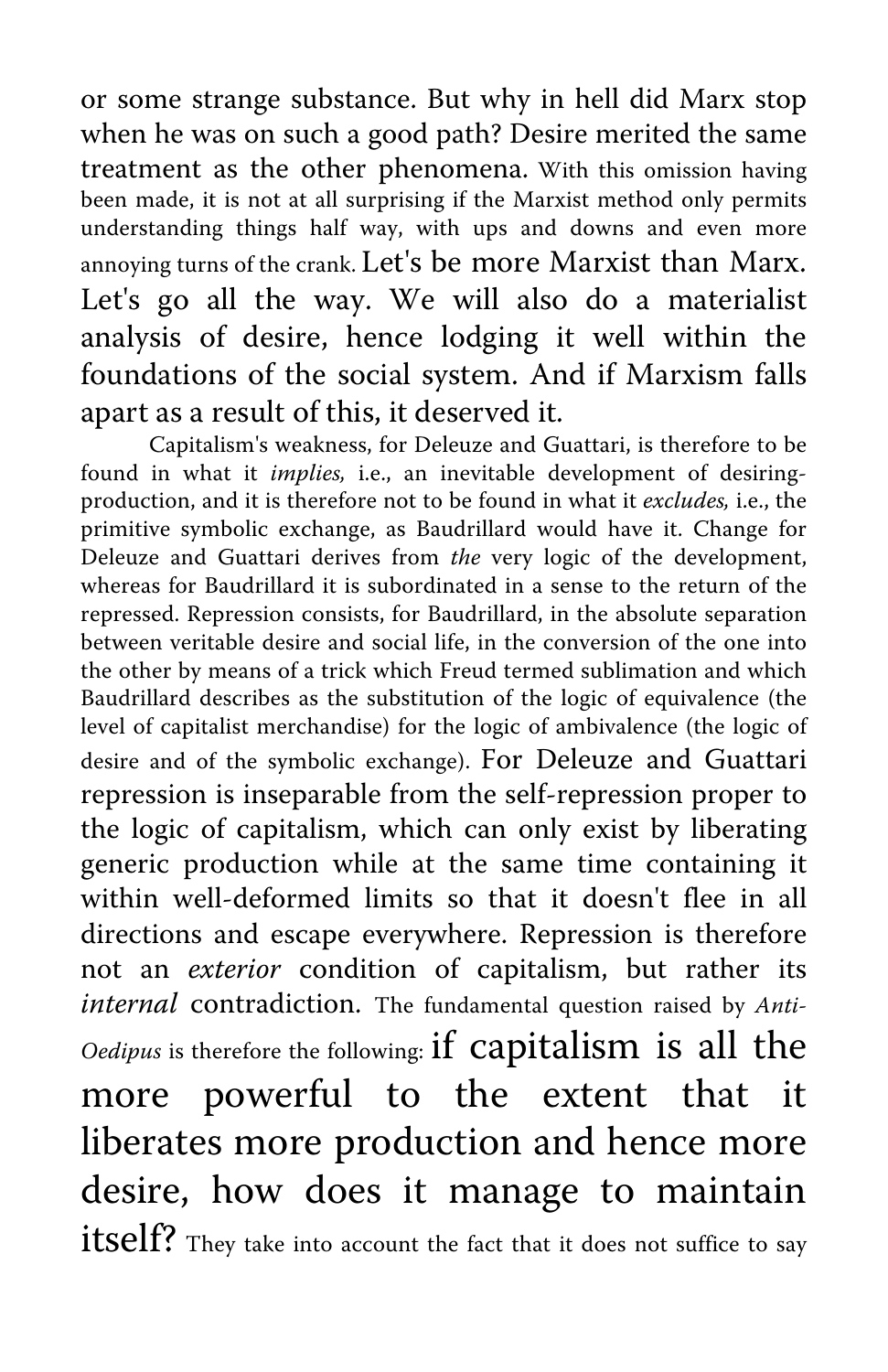that it so manages by means of repression but that we must explain how this repression is possible, what relationships there are between its efficacy and desire.

What we have attempted to situate through this comparative discussion of the three works by Castel, Baudrillard and Deleuze and Guattari is a kind of gradation in the urgency of the question bearing on the problem of power in its relations to desire, a progressive escalation towards what is perhaps most bothersome to think of. Castel describes psychoanalism as a practico-theoretical complex whose function it is to mask the real problems which are, as Marxism demands, man's production of his material life. His critique of power is undertaken in terms of true and false, good and evil; this is what we term humanism. As for Baudrillard, he develops a critique of capitalism considered as a system of illusions artificially sustained through a repression which is useless to criticize morally or cleverly since this repression find its principle within itself. This is the paradox of nihilism: we live so much in illusions that we cannot disengage ourselves from our subjugation to the power that is exterior to us, the only objective reality. For Deleuze and Guattari the problem is not to criticize power, nor to name it, but to perceive the active links it upholds with what is its own negation: desire.

In the second place we can notice how in this graduation, if one prefers, this span, the attention given to the problem of illness on the one hand and the reference, if not the reverence with respect to the established modes of knowledge on the other, diminish as we approach a problematic connecting desire and power. In any case we could deduce from this that what is called realism is a consideration of institutions and people in the name of their knowledge at least as much as a consideration of the sufferings of this world. That ought to suffice to force attention on Anti-Oedipus, for there are more and more people becoming indifferent to the clinical and the human sciences and who feel that these modes of knowledge are getting them nowhere. It is only too obvious that they are becoming more and more congested, having attained a saturation point that invalidates their postulate and reveals their political limitations. We could care less whether, with these modes of institutional knowledge, optimism or pessimism were fabricated, state Deleuze and Guattari.What we are looking for, what we want, are new analyses, new means.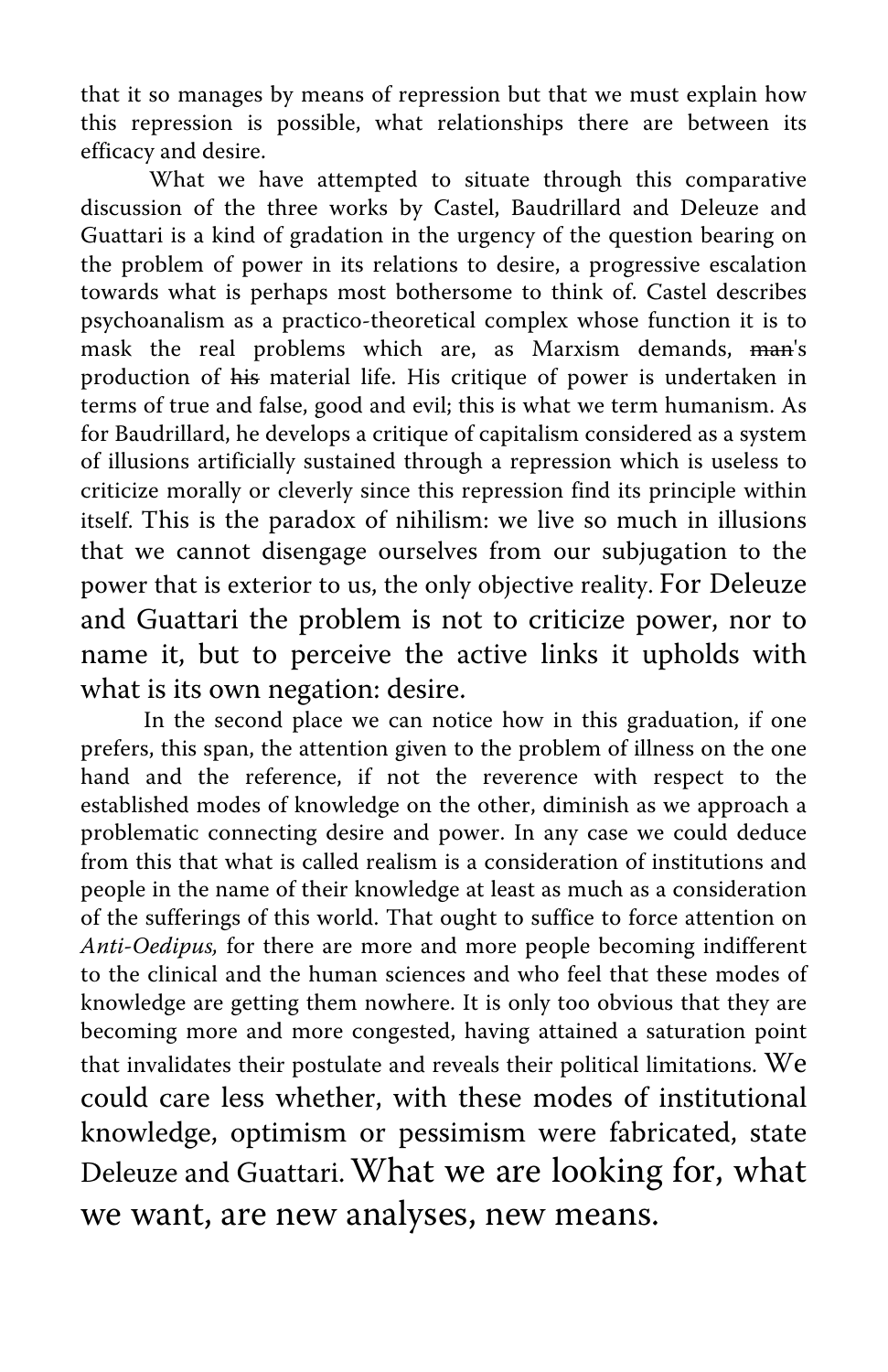# **AN ANTISOCIOLOGY**

Now, the means are provided in Anti-Oedipus for escaping from at least three of the major difficulties of current forms of social analysis:

1) The alternative between functionalist descriptions which do no more than rationalize "after the fact," and very poorly indeed, the social institutions, and structuralist analysis which denounces, according to acknowledged uses, mechanisms of functioning that contradict these uses. If this latter form of analysis has more often than not a revolutionary orientation, it is at the price of a unilateral view of systems which does not provide an understanding of the forces which labor and are at work in the said institutions.

2) The whole gamut of distinctions between infra and superstructure, between class struggle and marginal struggles. Classical Marxist analysis consists in extracting the pure gold of class struggle from the matrix of the concrete. But since class struggle in a pure state is quite rare, if not indeed non-existent, it becomes unnecessary to join to class struggle a religious, linguistic, or ethnic dimension operating' as more or less disruptive parameters. Having played down everything that does not come out of pure Marxist logic, and having merely analyzed the nature of struggles, it was forgotten that struggles also have a definite space and a definite direction and that these three elements are inseparable. There is no social construction which is not first of all a certain form of investment of the earth, a certain manner for inhabiting it.

3) The more or less chaste veil thrown over the problem of the State. It is ever more impossible to see in the State the simple instrumental secretion of a partisan or collective will, whereas one establishes everywhere its aptitude for subordinating the revolutionary movements, its ever greater attraction towards regressive temptations.

In order to escape from all these difficulties, the very type of questioning must be changed. We must no longer ask: what is society? This is an abstract idea, merely serving to open the way for the most general of concepts. Instead we must substitute for this the direct question: how do we live in Society? This is <sup>a</sup> concrete question entailing others in its wake: where do we live? how do we inhabit the earth? how do we live and experience the State? In such a way that the social processes no longer look to these questions so much for an explanation of the terms of their internal logic, but rather this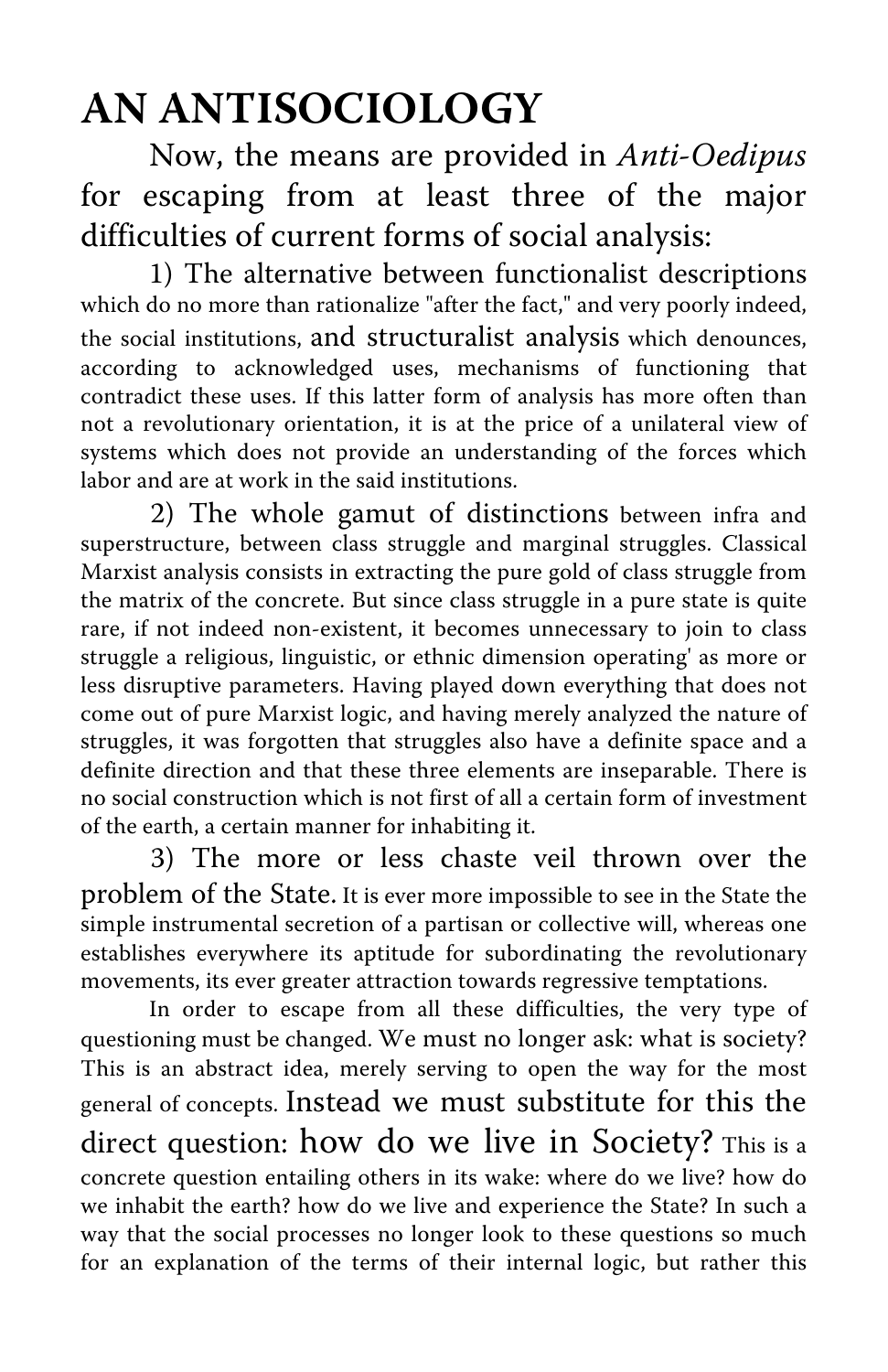questioning is done in terms of the investments with which these processes affect the two surfaces surrounding them: the earth and the State. The social is no longer an autonomous whole but a field of variations situated between an impetus of aggregation and a surface on which flows of all sorts wander.

**1. Molar, molecular, gregarity.** In their attempts to bypass the alternative between function and structure, Deleuze and Guattari rely explicitly on the trend of critical psychosociology which developed in France after the Algerian War and whose fecundity in terms of historical analysis was demonstrated by Sartre in  $La$ Critique de la raison dialectique.

We can find more than one correspondence between Sartre's "group-infusion" and the molecular formations of Deleuze and Guattari, the desiring micro-multiplicities which constitute the active pole of the social constellations. We can also find similarities between the latter's molar constellations and Sartre's serial gatherings. But the first important difference is that, for Deleuze and Guattari, there does not exist a separation between the molar and the molecular. Now Sartre described these forms more as successive states in the life of a group. As for Deleuze and Guattari, they stick to defining the coexistence of these different states, and locating which line subordinates the other. This is in fact the whole task of schizoanalysis, this work of detection:

1) To discover at the heart of the social molar machines the presence of desiring-machines and the variations of affinity between the two. Hence a primary mechanic's task aimed at studying the incompatibilities in functioning, the immobilizations, by confronting desiring-machines and molar machines.

2) To distinguish the pre-conscious cathexes of interest. The molar constellations are not pure inertia, but are constituted by the social investments. The attachment to a social class refers back to one's role in production or anti-production. There is thus a cathexis of interest which bears on the regime of social syntheses according to the place one occupies within the apparatus. But this cathexis is distinct from the libidinal cathexis which can lead just as easily to the desire for a new social body as to the social body in existence. This is an important distinction because the two types of cathexis can be opposed, feeding the contradictions both in the dominant class and in the dominated strata of society.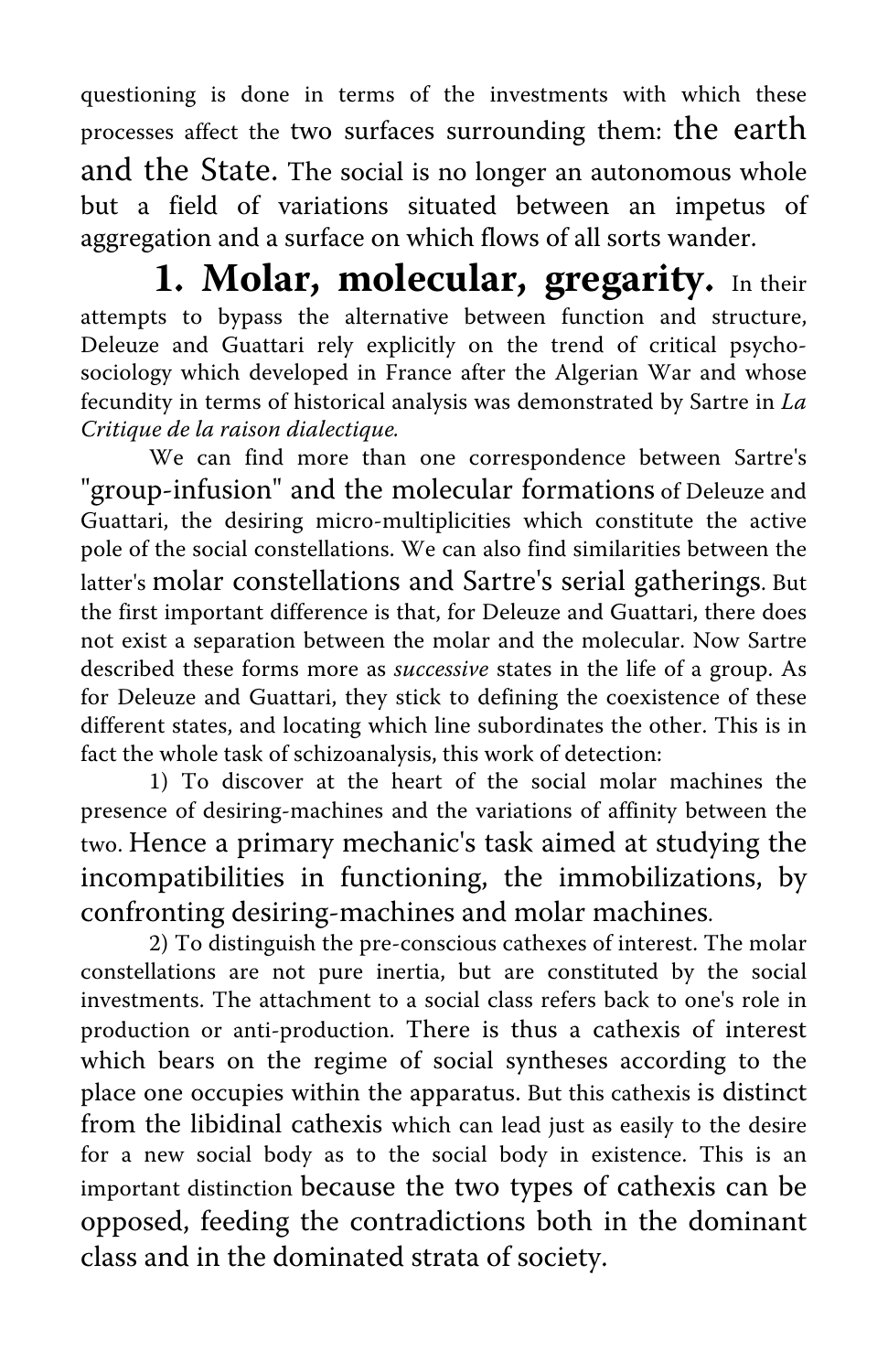The second advantage of referring the study of groups to desiringproduction is that in this way one avoids the need for founding historicity on the speculation of an original lack. The cyclical nature of Sartre's description of the life of groups implied a kind of compulsive mechanics: groups repeatedly and successively snatched from inertia thanks to a dynamics of rarity placed at the threshold of history, and always followed by fatal relapses into the "practico-inert" until the reign of abundance arrives. Thus Sartre was incapable of describing the social constellations on the whole except as inert constructs, petrified practices traversed by spasmodic waves. Deleuze and Guattari escape from this relentless dialectic by conferring on each pole, the molar and the molecular, its own attraction: the schizophrenic pole (molecular) corresponding to productive desire, the paranoiac pole to the adjustment of a lack. On the one side desire is seized within the real order of its production, which therefore behaves like a molecular phenomenon devoid of goals or intentions; on the other side, desire is the prisoner of large "totalizing, signifying objectivities which situate the organizations, the lacks and the goals."

The large social formations are qualified as **gregarious** because they gather together all of their elements by crushing, through selective pressure, all of the singularities and multiplicities, thereby producing a structural unity. This unity gains its efficiency from effecting a fusion of desire and lack, assigning to desire an end, goal, needs, and intentions within its deployment. Lack is not at the origin of desire but rather constituted by the apparatus which recovers and registers the productions. Capitalist society has as its main characteristic that of pushing the liberation of flows to its extreme point, all the while maintaining them within limits which permit their inscription; hence there is an encouraged tendency towards schizophrenization, towards the absolute liberation of flows, towards their endless escape from social codes and territories; but there is also an aggravated tendency towards reconnection, towards the subjugation to the structure which assigns the production a place and a limit. *Lack is not at the origin of desire but rather constituted by the apparatus which recovers and registers the productions.*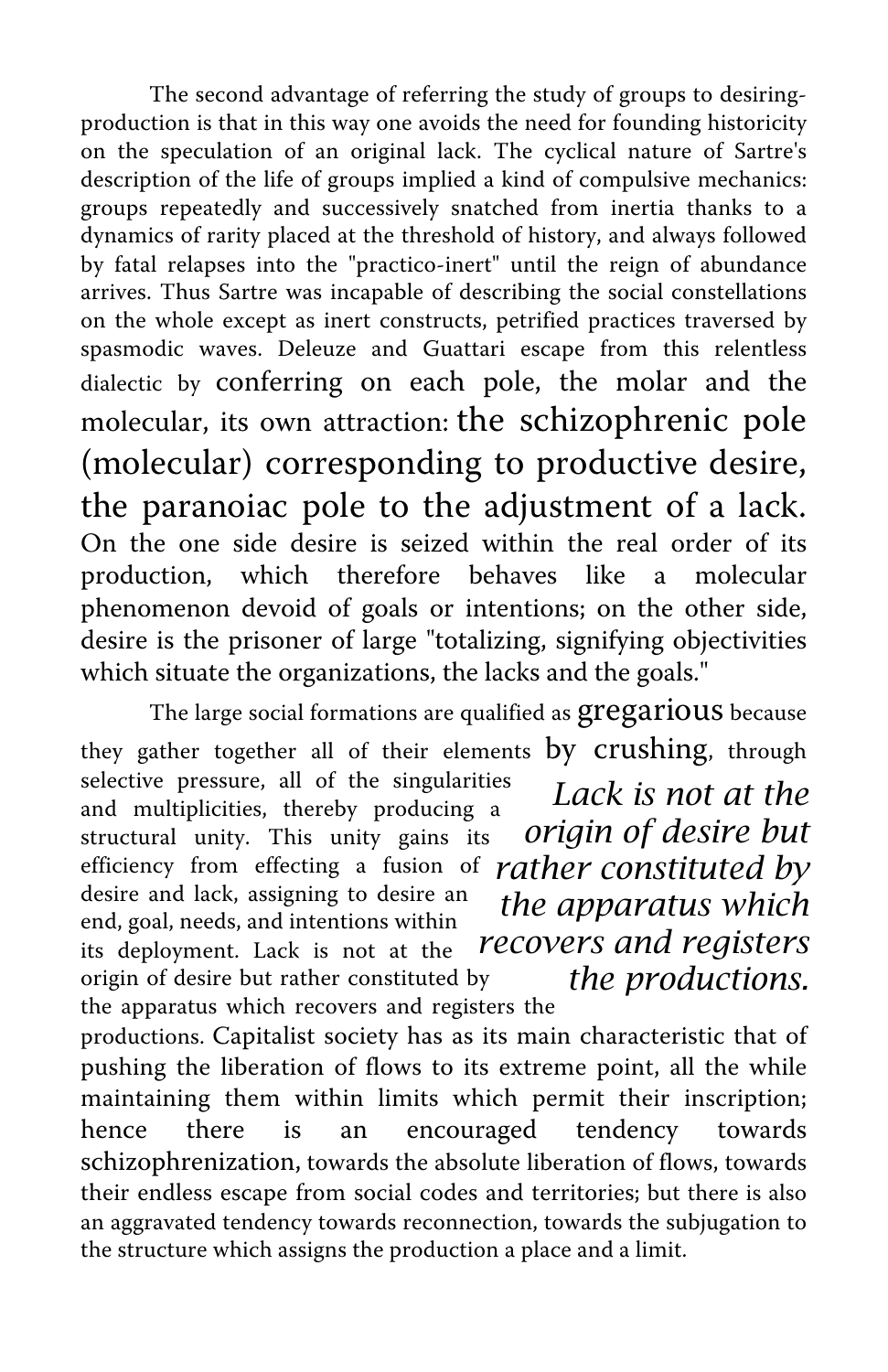Function and structure are not to be opposed as differing methods of analysis, they are merely two different regimes of one and the same production, but their difference has now been carried to the point of explosion. And what is at issue in this struggle is the form of investment which the earth can assume.

**2. Territoriality.** – In our mind, this is the richest idea in the book. While we can see that it takes a lot of things into account and permits doing away with the distinctions between infra- and superstructural, between what is marginal and what is essential, we also recognize that it is rarely and barely explained.

In a first attempt at definition of what they mean by territoriality we might do well to refer to the notion of codes. Coding and territorialization are two complementary modalities for the fitting-up of productions. Coding adjusts the production to the socius, the central apparatus of society, and territorialization stocks the flows of production on the body of the earth. If we consider the "savage" societies the difference in negligible between coding and territorialization, since the recording surface and the coding space are both the earth itself. The earth is then "this great unengendered stasis, the superior element of production which conditions the common appropriation and utilization of the soil." It is on the earth that the tie is made between desire and its own repression. It is the space, the object and the natural grounding of production, the immanent form of the first cathexis of desire bearing on the full body of the earth, only modulated then by sole differences in intensity. This is to say that the establishment of a principle of geographic distribution is already a first stage of deterritorialization since it institutes a divided, parceled earth, replaced as a unifying principle by a transcendent agency this time, the unity of the State, the new full body. It can be seen that coding and territoriality evolve in inverse proportion to one another. When coding is developed, becoming overcoding, territoriality diminishes and gains in artificiality. Desire no longer bears directly on the earth, it no longer inhabits it. Desire now hallucinates the earth through new full bodies: God, Moses, little and big chiefs; lead us to the Promised Land!

This movement of deterritorialization is raised to such a level by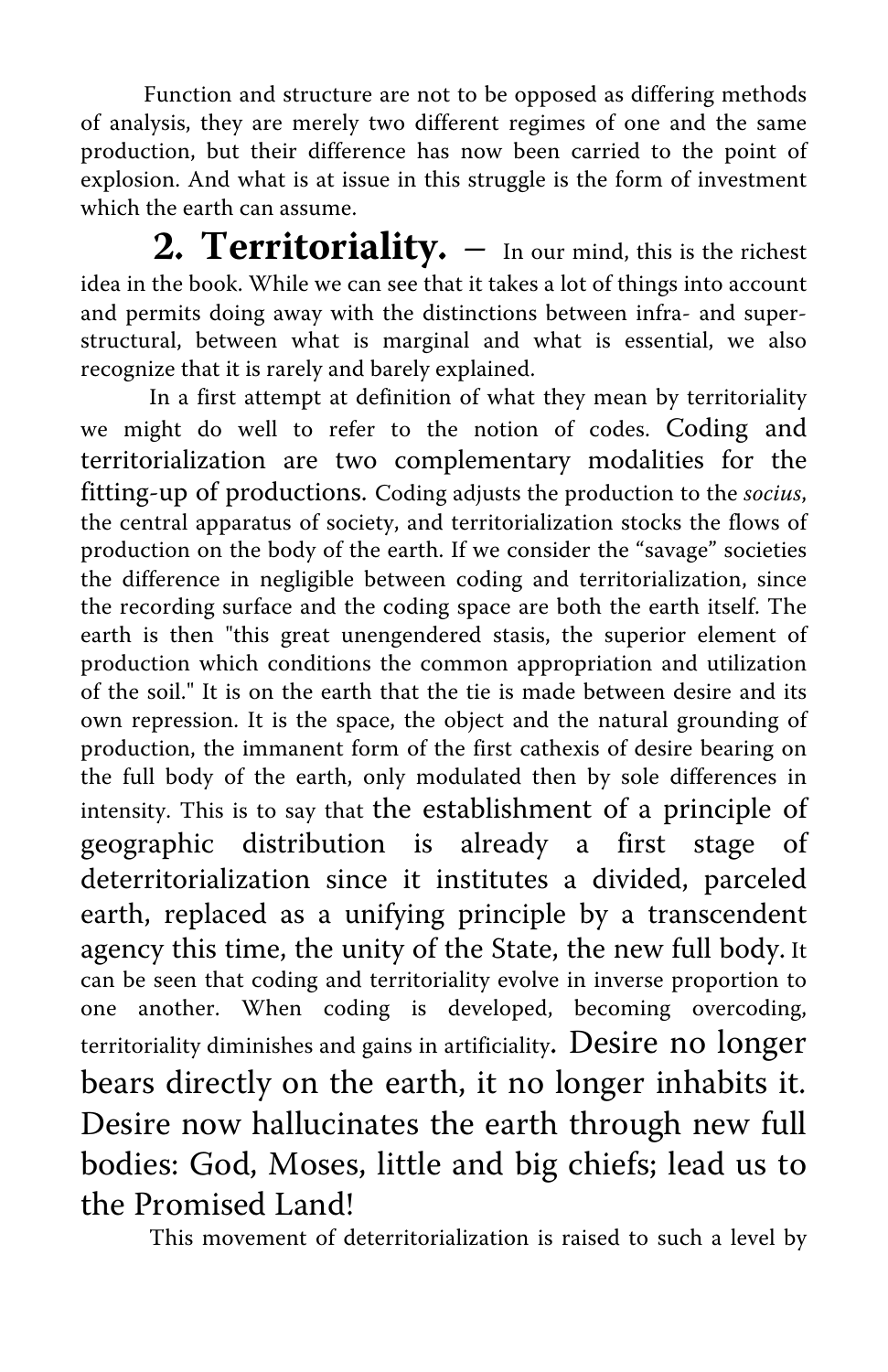the logic of capitalism that it can no longer be produced except by simultaneously carrying out reterritorializations that feverishly call to arms all the former ones. This is carried all the way to the saturation point making of capitalism, according to Nietzsche, "the motley painting of all that has ever been believed." The activity of coding, pushed, to its extreme limit, becomes the axiomatic, the regulation of the flows which regulates them without ever rigidifying or immobilizing them. Properly speaking, there is no longer territoriality, but a state of suspension of the flows that must render them permanently available, whence this ceaseless back-and-forth movement of deterritorializations and reterritorializations. It is only through the total liberation of the flows that one might hope for the re-creation of a new earth. Homecomings, but without an umbilical cord this time, as supple and functional as the body without organs for the schizophrenic; a miraculated earth capable of containing the proliferation of the productions, an enchanted surface where the flows will be able to shift about endlessly.

This is more than mere literature, for this entire description is supported by a critique of representation which comes to serve as the basis for their analysis of territoriality. Delimiting a territory, marking out its limits, taking account of its resources, attributing a Center to it, amounts to representing it, leaving the surface of the earth in order to enter into the sphere of representation. Maps and charts also constitute the territory. These two things are inseparable: the relinquishing by the earth of its primary privilege, and the advent of pseudo*It is only through the total liberation of the flows that one might hope for the re* might hope for the re-creation of a new earth. through the total liberation of the flows tha *-creation of a new earth.*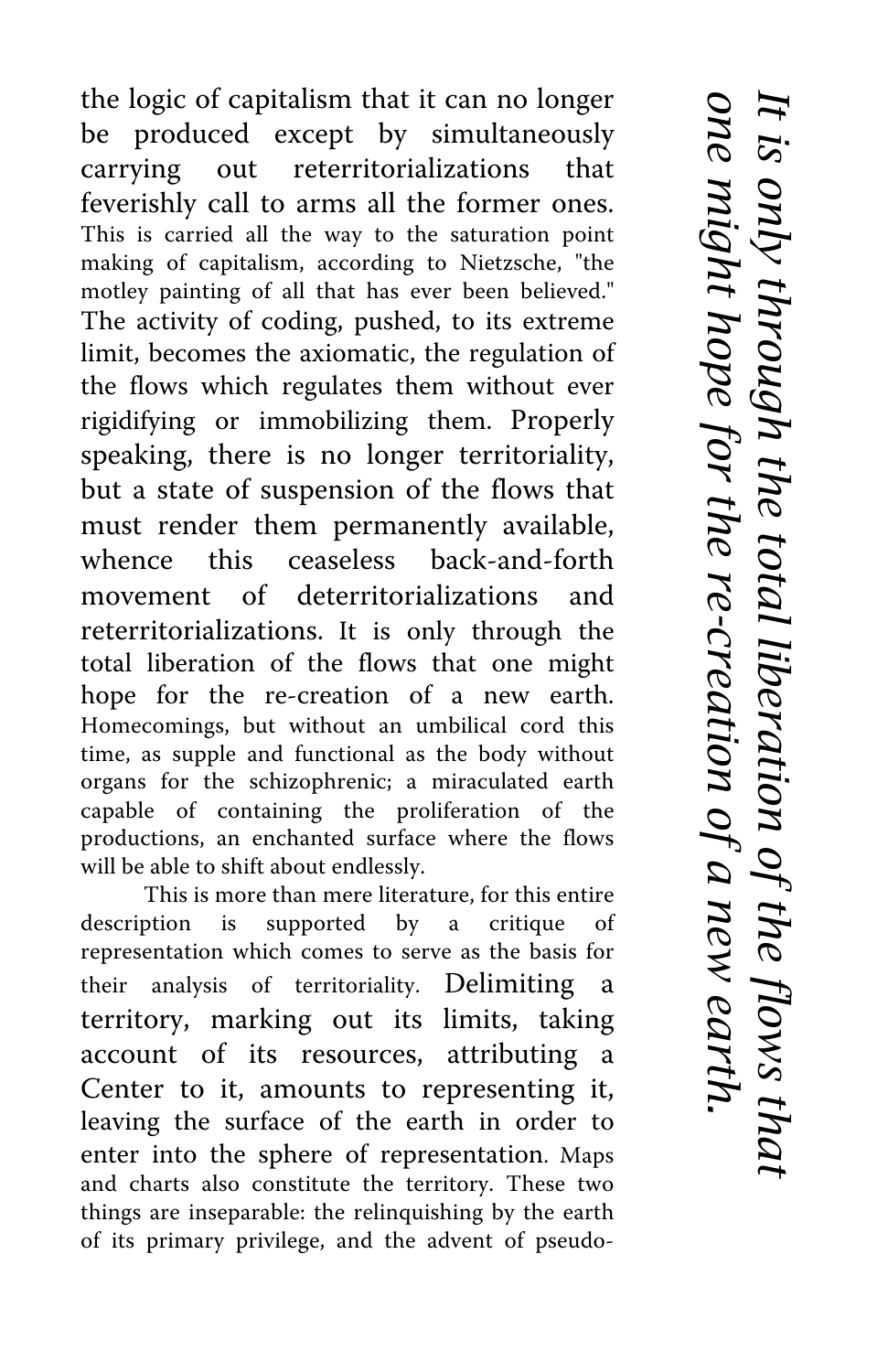worlds, those of the territory and the despot, those related in myths and in tragedy; the apparition of another face of the earth, shabby as pasteboard, limited as a theater stage.

It is in this fashion that the major objective representations transport desire into the symbolics of representation, at the same time relating it back to material conditions: a precise space, the body of the despot. Following these objective representations there are the subjective representations, real conversions of the former ones which, by displacing myths and tragedies from the social space towards subjectivity, transform these into dreams and phantasies. This operation increases the potency of these dreams and phantasies, by lodging them in interiority. The closed world of representation gives way to the figures of a universal libido. A subjective representation of desire in the privatized family and a subjective representation of labor in private property. There is nothing left but daddy-mommy, money and shit. There are thus not two distinct levels, the level of the subjective and the level of the objective, that of the ideological and that of the Real. Instead there is one and the same phenomenon of creation of a perverted and neurotic universe.

One might be tempted to totally agree with Deleuze and Guattari if it were not for the fact that there is a rather unfortunate lack of an analysis of the effects of this movement of de territorialization on the very body of the earth itself. How, through what means, is this de territorialization carried out if not by means of an equivalent process of deterioration of this earth? If the capitalist economy is indeed a war economy, only able to proceed by an always more advanced and intense colonization of terrestrial space, it must be recognized that this economy implies an administration of the prospective terror which radically modifies this space. In order to make fear reign a space of fear must be created; the earth must therefore be rendered uninhabitable. The appearance of habitats was a defense, a first form of resistance to colonization. Their current destruction no longer leaves them with more than their function as a refuge, a hiding place. Now, it is not solely by means of "flows of stupidity" that the State produces this fear with regard to space, but by rendering space truly, biologically uninhabitable. In Deleuze and Guattari's critique of representation there is a chunk of reality which is left out.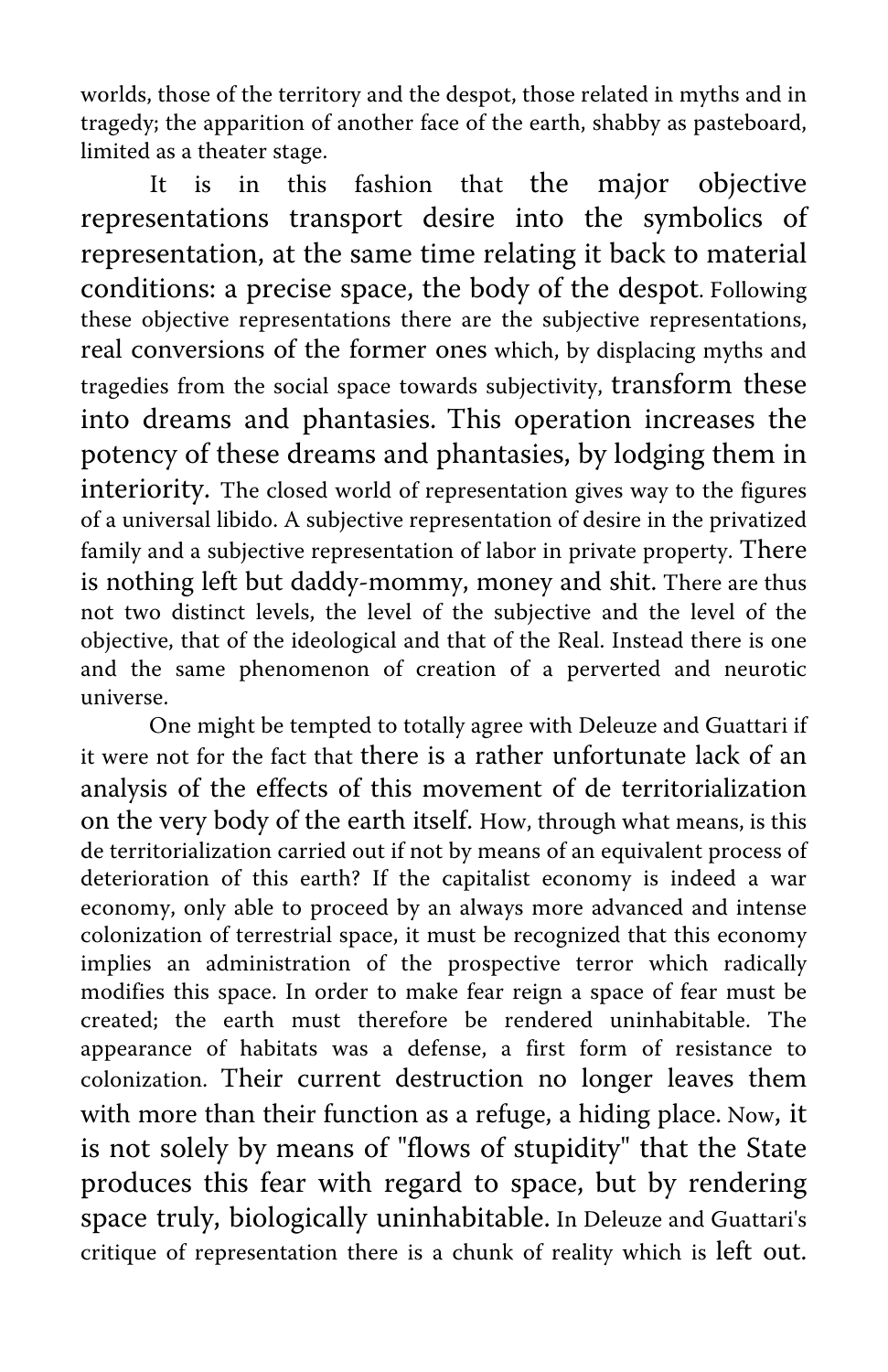Agreed, Deleuze and Guattari might well reply, and so if we are not able to create a new world, the liberated flows will lead us towards another one. While waiting for this to happen, it is not on the side of the schizo that the apocalypse is to be found, but well within the hands of the State, and if necessary, their analysis of this situation would be able to convince us on this matter.n1

#### **3. The origins of the family, of paranoia and the State.** – Anti-Oedipus contains all that is needed for a reversal of Engels' propositions in The Origins of the Family. Let's recall to mind that he established the State and the family in a relationship that could be deduced from the modification of the relationships of production whose essential axis was the advent of private property. The State possessed three characteristics for Engels: its birth was logical, it was determined before being determining, and there were as many forms of States ad there were modes of production. The family, from a position integrated within the relationships of production in an original era, became progressively individualized but still remained closely subordinated to and alienated by private property, with private property being the major "analyzer" of the other institutions. To which Deleuze and Guattari respond: The birth of the State is not logical but perfectly contingent; the fact of the founders of the State, "they (who) come like fate, without reason, consideration or pretext."n2 Where do they come from? from the desert, i.e., from the limit exterior to the discontinuous web of filiations and alliances which stowed among themselves and on the full body of the earth the savage populations. What do they bring with them? the principle of a vertical allegiance to the despot, a new point of coupling of the alliances and the filiations which the despot extends by causing them to converge in his direct filiation with God. The despot then replaces the earth as an immobile motor, his God is the Goddess Earth. Secondly, the State is a determining factor before being determined. The despotic machine installs an overcoding on the first assemblies, thereby determining a unified construct. The territorial machine held its own through an interplay of actions and reactions articulated around debt. It fit together the filiations in themselves and among themselves, the producers and the non-producers according to a relationship of debtor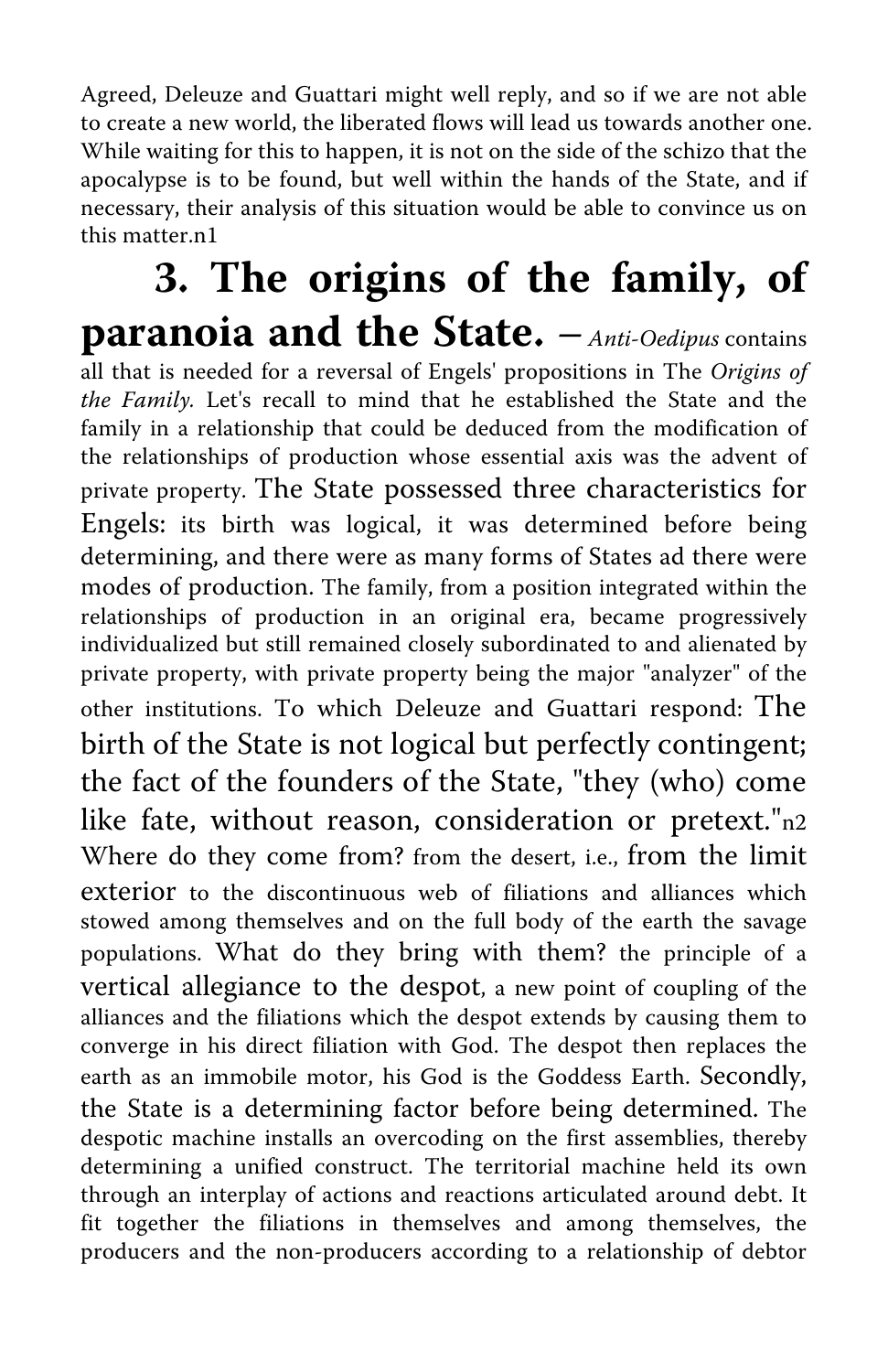and creditor which marked on the very body of each organ the place, the function and the use to which it was indebted. The overcoding, in establishing the law as a superior unity, substituted for this active scheme the passivity of terror, the abstract sign for the concrete marking of the body. The law is a latency, the omnipresent menace of everything that might escape it. The law no longer manages a system of retribution and re-equilibration but allows the State to drain everything towards itself by the capitalization of debt that it renders infinite, eternal. The state is the already-there, the thing to which everything is owed.

The deterritorialization of the soil (by privatization) and the deterritorialization of wealth (by a monetary abstraction), the decoding of the flows (the monetary flows, the commercial flows, the flows of manpower); this hazardous conjunction of production and of capital, rendered possible in this way, brings about a displacement of the position of the State which, from a determining position, becomes determined. Its role is no longer that of direction but of regulation, of surveillance, and of control of the processes of deterritorialization and of reterritorialization of the flows in order that they be able to connect to capital, but without ever escaping from it. Capital no longer maintains anything, it must on the contrary maintain the flows at a certain level of decoding. Neither too much, nor too little.

Deleuze and Guattari's third response to Engels is that there has never been but one State. From Engels' art of the happy medium it might be deduced that the State is the wisdom of nations whereas it is their dark folly. "Born from decoding and deterritorialization, on the ruins of the despotic machine, the modem societies are caught between the *Urstaat* which they would indeed like to resuscitate as an overcoding and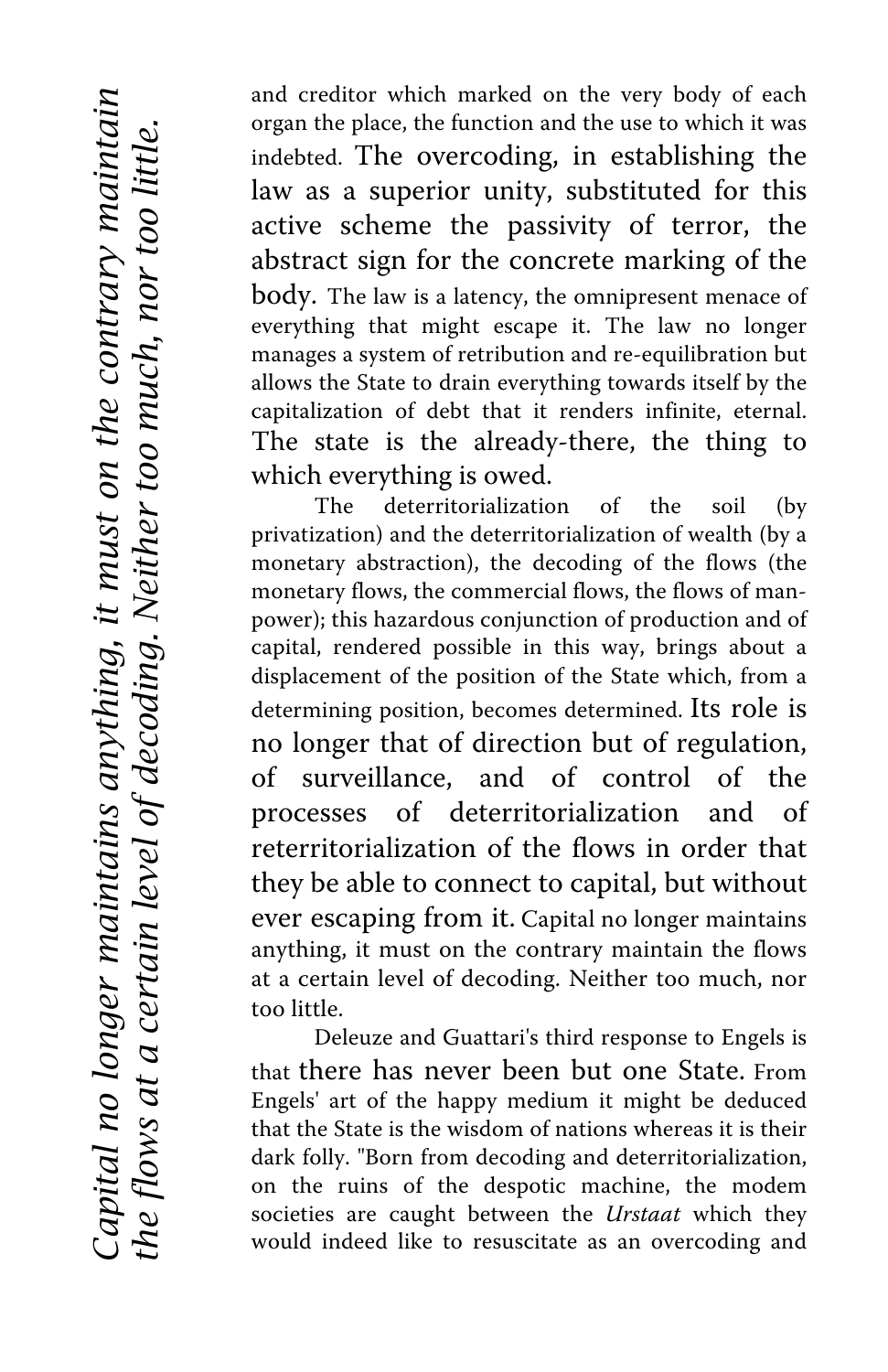reterritorializing unity, and the freed flows leading them towards an absolute threshold." If this nostalgia for the *Urstaat* carries so much weight, it is due to the fact, as Reich already put forth, that it is desired. But how can one desire the State? How can desire desire its own repression? The answer is found in the analysis of the evolution of the family.

In the primitive social machine, the family is not isolated by any sort of barrier from the rest of the social and political field. Producing and non-producing elements are immediately marked, inscribed on the socius, according to their family rank and their rank in the family. This is exactly what Engels said, and he is certainly right when he makes the advent of private property the principal cause of the privatization of the family; but if he does indeed see the cause of the process, he is hardly aware of its scope.

What is inscribed within the capitalist socius are no longer producers but forces and means of production as abstract quantities. Whence a placing out of play of the family, a segregation making it the locale for an abstract equality. The family becomes, then, a deceptive microcosm of what it is separated from, a surface of application of the social field which, while fitting itself over the familial determinations, performs a transmutation of social persons into private persons and vice versa. As the smallest possible theater, the smallest colony of capitalism, the family causes the entire social field to pass into the images of private life. "In the aggregate of departure there is the boss, the tribal chief, the priest, the cop, the tax-collector, the soldier, the worker, all of the machines and the territorialities, all of the social images of our society, but in the aggregate of destination, there no longer exists anything more than daddy-mommyme." The family only expresses what it no longer dominates and this simulation of the social field allows the latter to catch desire in the trap of its primary cathexes and to draw the maximum benefits from the very process of making desire guilty. Daddy, mommy, my desire and me, everywhere and forever.

This operation completes the adventure of desire, its migration from the primary situation where it was a simple effusion, a "germinal implex" running on the surface of the body of the earth, unaware of incest since the pure filiations did not presuppose names or functions that were discernible, but simple differences in intensity. Oedipus is born when society gains in extension what is loses in intensity.